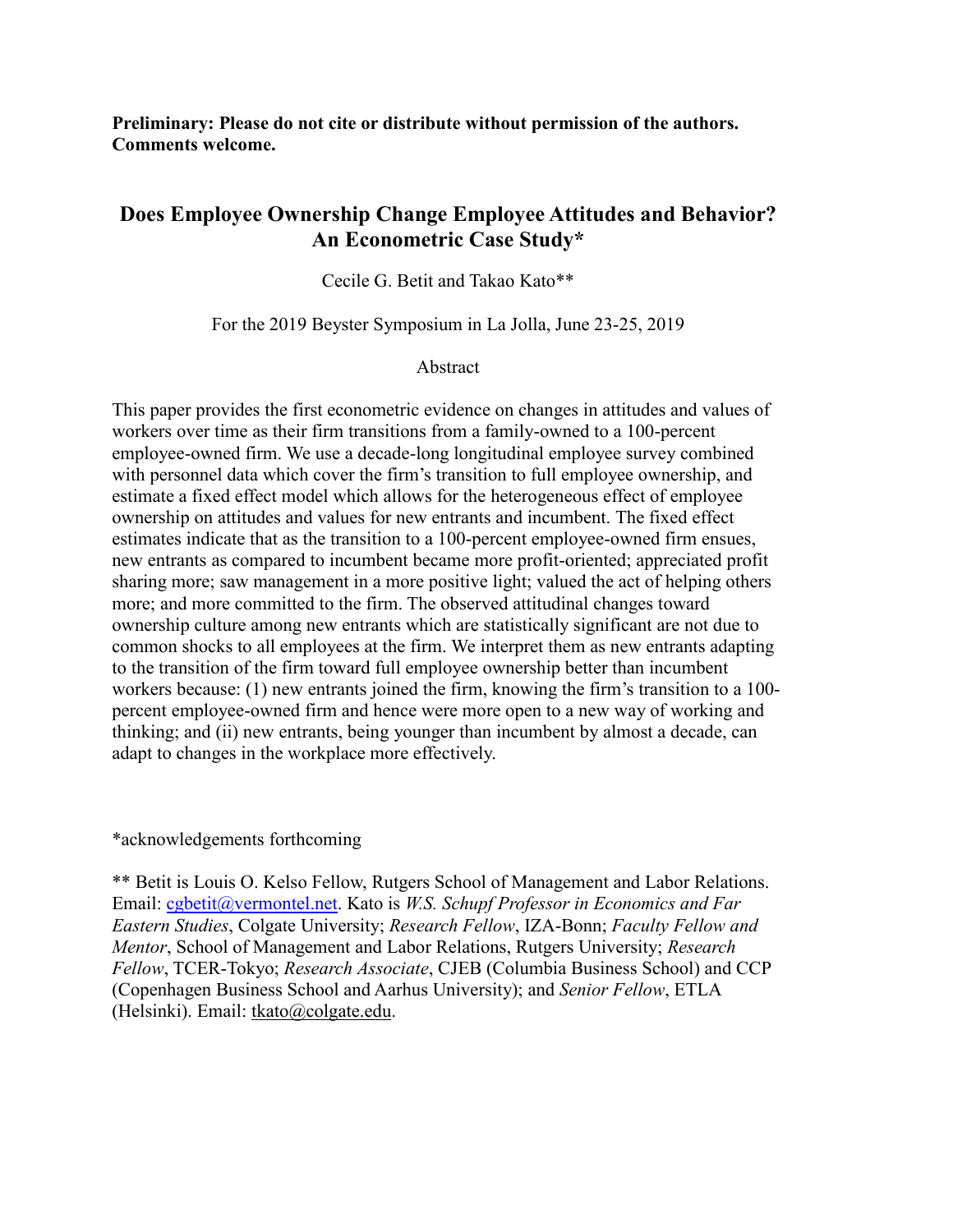# **Does Employee Ownership Change Employee Attitudes and Behavior? An Econometric Case Study\***

### 1. Introduction

There is a long and rich history of research on the economic effect of employee ownership (see, for instance, Bloom and Van Reenen, 2011 for an authoritative literature review). Earlier cross-sectional studies, using a large representative survey of firms/establishments, show cross-sectional estimates on the relationship between productivity and the incidence of shared capitalism. Such correlational evidence can point to a causal effect yet may also simply reflect an association between unobserved firm characteristics (e.g., managerial quality, corporate culture) and the incidence of shared capitalism. To control for such time-invariant firm-specific confounders, scholars obtain firm-level panel data and provide fixed effect estimates on the productivity effect of the incidence of shared capitalism—a major step toward causal evidence (e.g., Jones and Kato, 1995 on employee ownership and Kruse, 1993 on profit sharing). More recently detailed econometric case studies of firms/establishments provide compelling evidence on the productivity change before and after the introduction of shared capitalism (e.g., Boning, et al., 2007; Hamilton, et al., 2003; Burgess, et al., 2010).

In spite of the long and rich history of research, however, there is still only limited evidence on specific mechanisms behind the positive productivity effects of employee ownership. In particular we have no rigorous direct evidence on one of the most often discussed mechanisms, the goal alignment effect. Employee ownership ties the financial wellbeing of employees with the financial wellbeing of the firm. Such financial interest alignment is expected to turn regular employees into employee owners who think like an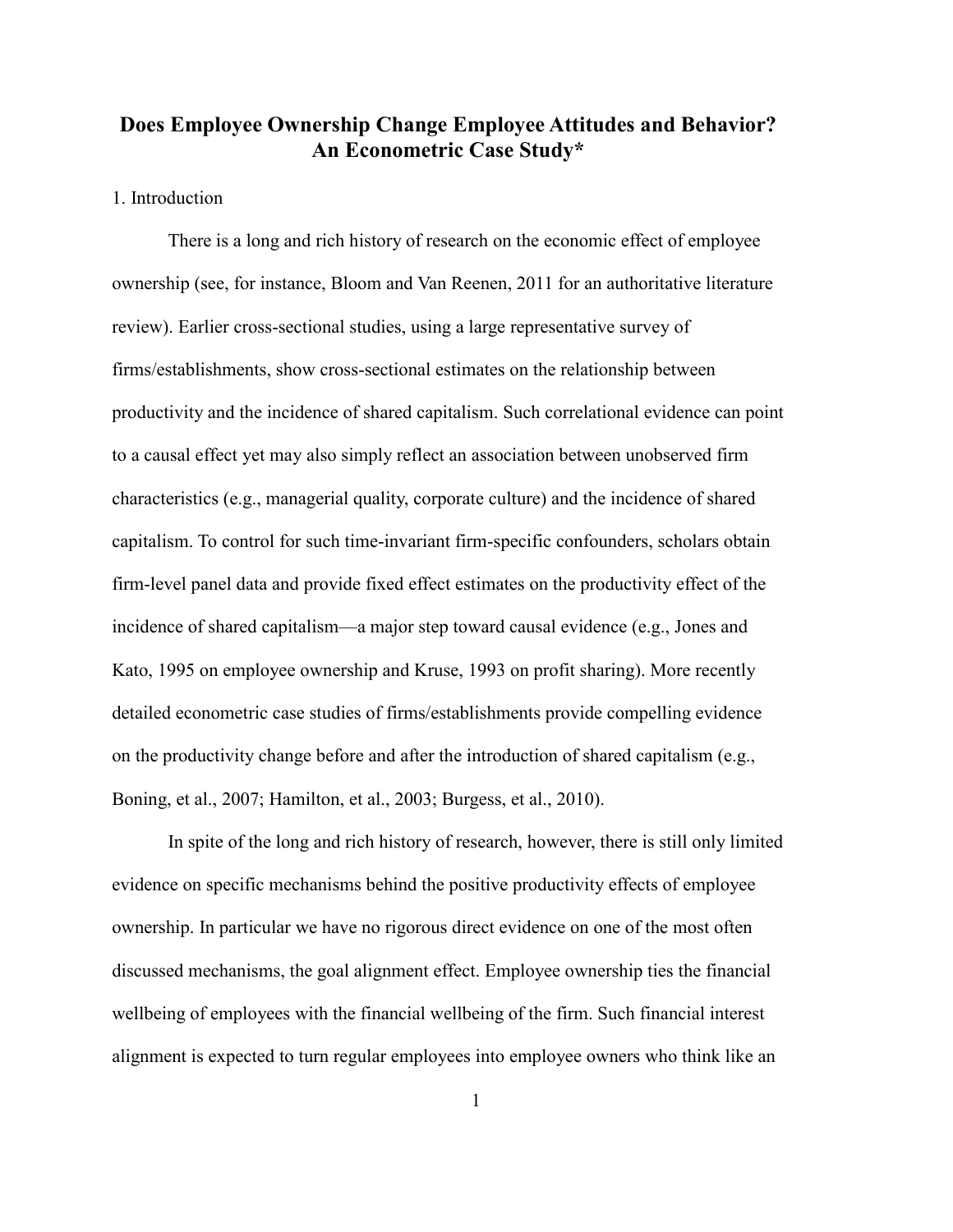owner, and act like an owner, or embrace ownership culture. Such employee owners work harder and smarter, and collaborate more sincerely and effectively with their colleagues who are now co-owners.

A major methodological challenge in providing reliable evidence on this transformation of regular workers into employee owners is the lack of long longitudinal data on employee attitudes and underlying values. In order to uncover changes or lack thereof in attitudes and values of individual workers as the firm transitions from a conventional firm to an employee-owned firm, we will need to observe attitudes and values of the same workers repeatedly as the transition of the firm ensues. As discussed below, the transformation of regular workers into employee owners is likely to be a long process. The longitudinal data will need to be long, say a decade. Such long longitudinal data on employee attitudes and values are rare.

Fortunately we are given an opportunity to analyze such data thanks to the generosity of Carris Reels, our case firm. Specifically we analyze the data by using a fixed effect model to control for all unobserved time-invariant characteristics of workers such as innate ability and dispositions. Furthermore, the fixed effect model approach allow us to identify changes in attitudes and values of individual workers over time separate from changes in the composition of its labor force with different attitudes and values.

However, the fixed effect estimates may be conflated with the effect of shocks to all workers at Carris that are unrelated to employee ownership. To account for such shocks, we divide all employees into two groups, new entrants and incumbent workers at the time of each survey, and test if those two groups of workers change their attitudes and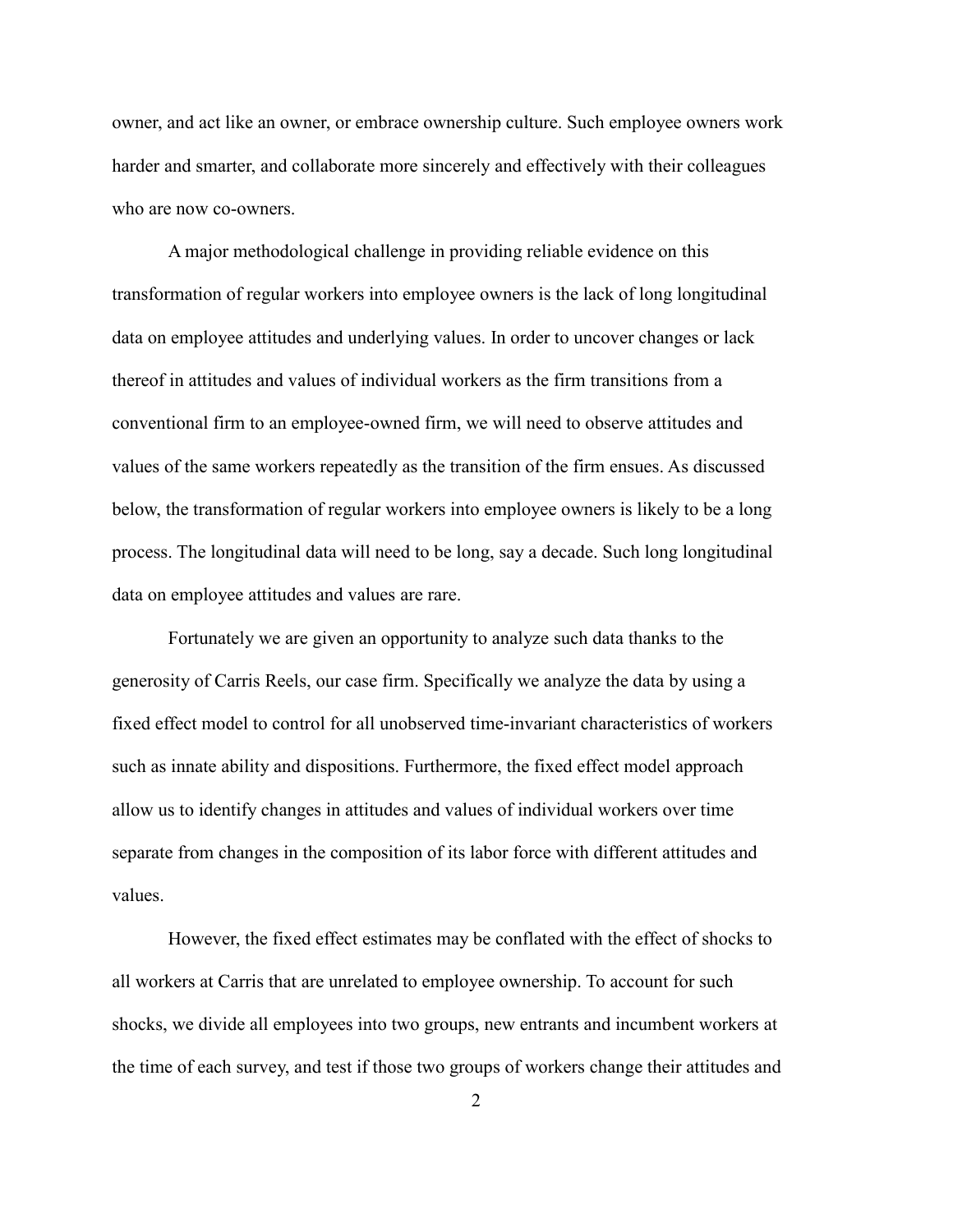values differently over the same transition period toward full employee ownership. Any statistically significant difference in changes in attitudes and values between the two groups is not caused by the afore-mentioned common shocks to all workers at the firm. Our focus on the division between new entrants and incumbent workers is based on the assumption that as compared to incumbent workers, new entrants are more likely to adapt to the process of the transition toward full employee ownership better and show more significant changes in their attitudes, behavior and underlying value system. We justify the assumption on two grounds. First, it is plausible that new entrants joined the firm, having known that it has been transitioning from a family-owned to a 100-percent employee-owned firm. As such, they may be more open to the transition process and more amenable to a new way of thinking and working. Second, new entrants are found to be substantially younger than incumbent workers. The literature on age and adaptions provides evidence on the negative relationship between age and adaptations to changes in the workplace (Niessen, Swarowsky, and Leiz, 2010).

In sum, we fill an important gap in the literature on employee ownership and HPWS by providing rare econometric evidence on changes in attitudes and underlying values of workers under employee ownership and shedding light on mechanisms behind the productivity effect of employee ownership and HPWS.

The paper is organized as follows. In the next section we introduce our case firm, Carris, with particular focus on the process of its transition from a family-owned to a 100-percent employee owned firm. In Section 3 we describe the data and our empirical strategy, and the results are presented in Section 4. The concluding section follows.

3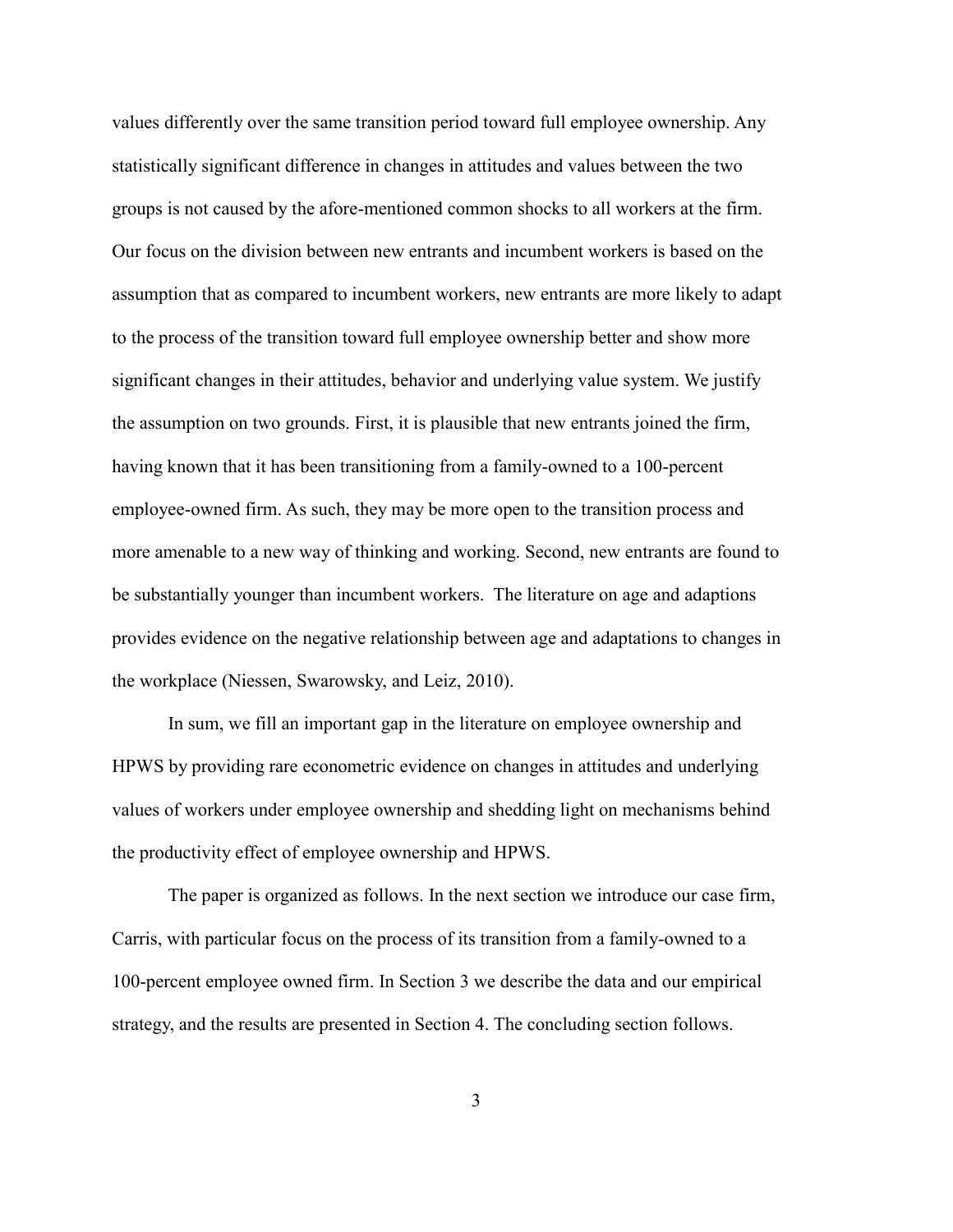#### 2. Carris

 $\overline{a}$ 

Carris Reels manufactures wood, plastic and metal reels, referred to as spools and bobbins, to hold steel wire and cable and needed tubing and bolts for its reels. With more than one hundred forty million dollars in annual sales, it has manufacturing and assembly plants across the US (Arkansas, California, Connecticut, Indiana, North Carolina, Oregon, Vermont, Viriginia and Texas), Mexico and Canada (Alberta, Quebec and Saskatchewan). Carris has seven recycling centers (three in the US, three in Canada and one in Mexico.

In 1951, Henry Miller Carris founded Carris Reels, Inc. in Rutland, Vermont, to manufacture plywood reels. In 1980, his son William H. Carris (Bill) took over with the goal of employee ownership and full employee participation. In December 1994, Bill Carris shared with his employees his vision for making Carris a 100% employee-owned and governed company, to "give" voice to employee-owners in the ''distribution of wealth and the overall direction of the organization,''

The transfer of ownership to employees that was designed to take place over a 10 to 15 year period would be at 50% of market value with allocation of the gift portion first. Bill Carris thought that doing the transfer this way would build confidence and convey his trust in employees. 1995 was a year of special meetings throughout Carris with employees to build understanding of employee ownership and to plan for the ESOP. The *Long Term Plan* Steering Committee (LTPSC) comprised of managers and employees designed the ESOP and its allocation. The  $LTPSC<sup>1</sup>$  $LTPSC<sup>1</sup>$  $LTPSC<sup>1</sup>$  made sixteen of the eighteen required

<span id="page-4-0"></span> $1$  In 1996, a similarly comprised group formed the Corporate Steering Committee.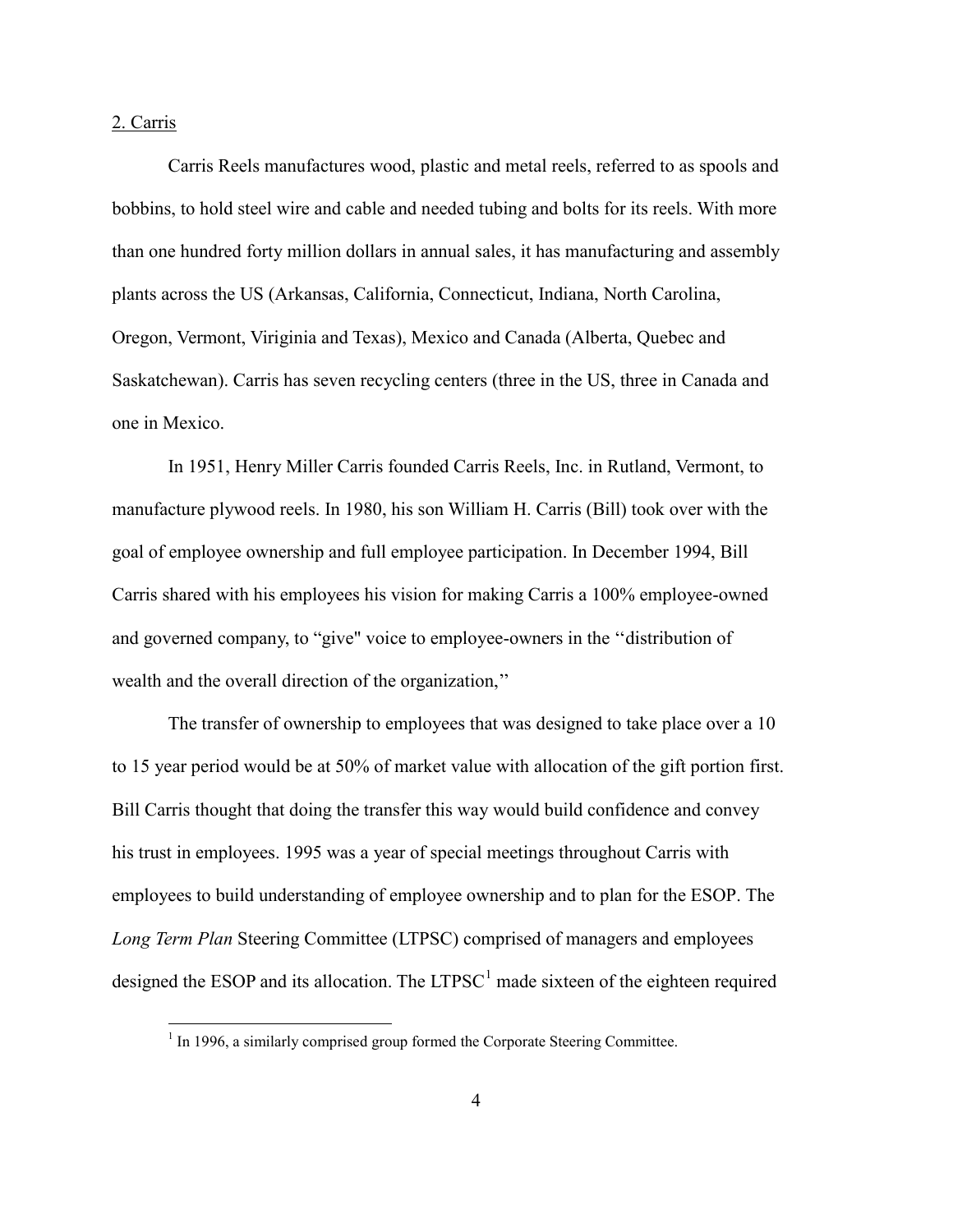decisions. Bill Carris made two: one person/one vote and corporate tithing. In July 1995, employees voted on their preferred allocation formula. The ESOP Trust document was signed December 12, 1995 with an effective date of January 1, 1995 so that stock could be issued in March 1996, for 1995 following the required valuation. This encouraged the timing for the Wave 1 Survey to be conducted in February1996 a month before the stock certificates were anticipated to be issued.

Since becoming employee owned (2008) and governed (2014) Carris Reels has seen its most profitable years and purchased two well-established reel companies: J. Hamelin in Canada and Lone Star Reel in Texas. In 2010, 39 ESOP accounts were more than \$100,000 and 0 were over \$200,000. In 2015, 168 accounts were more than \$100,000 and 67 were more than \$200,000. In early 2017, it was reported that the 401K provider did a study that showed that 80% of Carris employees are looking good for retirement. In 2018, 35% of participants—188 out of 537—had more than \$100,000 in their ESOP accounts, with a few over \$400,000.

In 2018, Carris employed 750 people (200 of these in Mexico and Canada). The average age of employees is forty four; 18% have been with the company more than fifteen years and 23% have less than one year of service; 80.7% of hourly workers earn between \$12.70 and \$23.90 or 91.3% between \$11.70 and \$23.90 with an average wage of \$14.71; total compensation includes a monthly production incentive, gainsharing (up to 10% of pay), profit sharing (18.6% of profits), stock, retirement plan (funded at 4% of pay), health insurance, and vacation/personal days.

5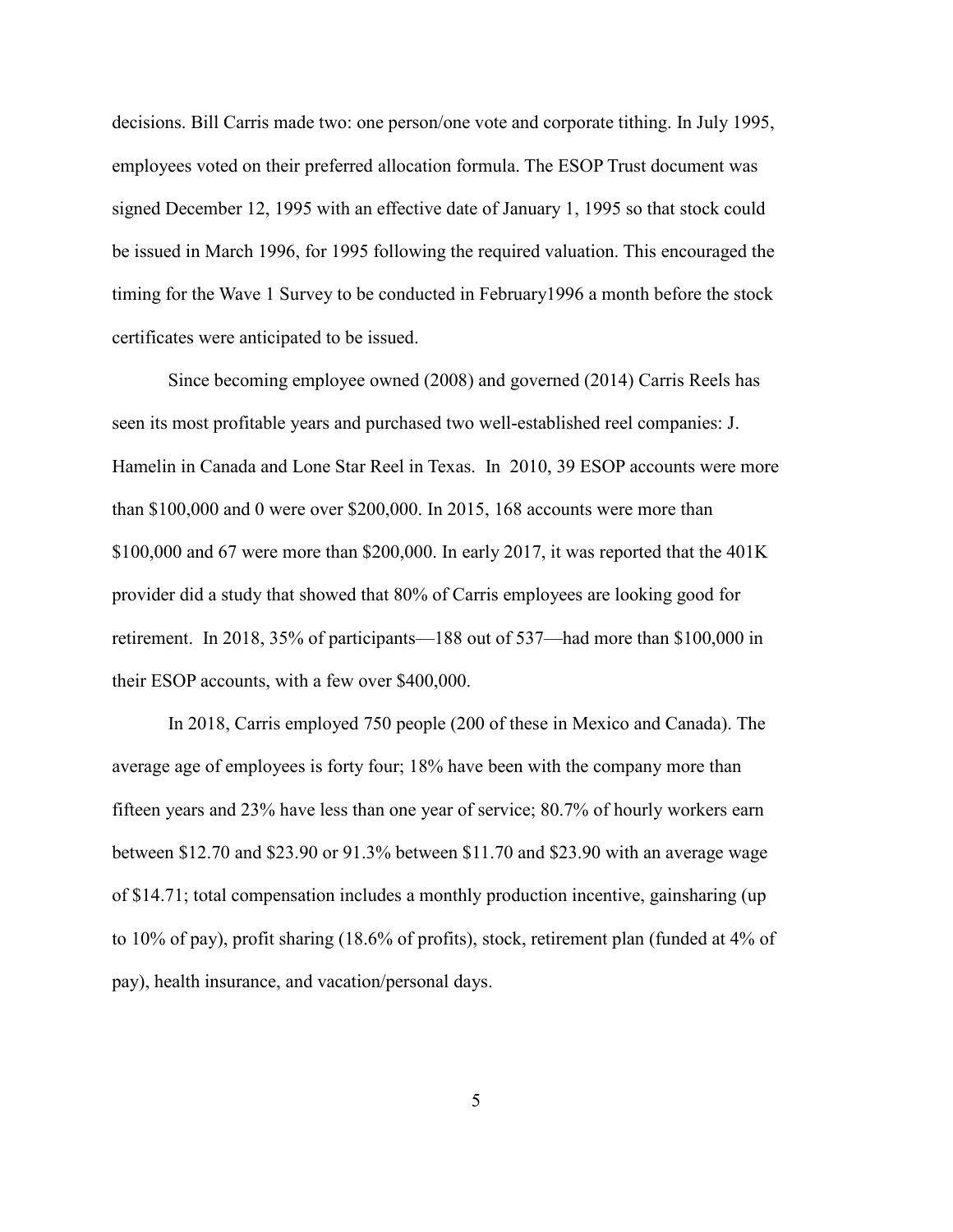There are over 5500 stand alone  $ESOPs<sup>2</sup>$  $ESOPs<sup>2</sup>$  $ESOPs<sup>2</sup>$  in the US such as Carris. What makes Carris as a corporation and as an ESOP quite unique is its governance structure. Since 1994 through its *Long Term Plan*, Carris has been on record to involve employee owners in governance. Today, throughout Carris, employee owner roles are specifically named and structured into all facets of formal governance and decision-making through the Corporate Steering Committee, the ESOP Trustees and the Corporate Board of Directors. Employee owners are also directly involved in their site committees such as ongoing Safety, Strategic Planning and Charitable Giving. Through the Carris Corporate Foundation's local site Charitable Giving Committees, employee owners have shared their corporate wealth, crossing the five-million-dollar mark to non-profits.

The Corporate Steering Committee (CSC), formed similarly as the LTPSC, brings the whole internal Carris system into the room for its twice a year meetings at corporate headquarters in Proctor, Vermont over a 3-day period. From the beginning of its transition to employee ownership and specificallly through the work of the CSC, Carris has often repeated its goal for transparency. At each CSC meeting those present review detailed corporate and site reports and plans for sales, finances, human resources, safety, strategic planning as well as those from ad hoc committees. Information is discussed and decisions are made, often using Carris' preferred method—consensus. The CSC consists of elected employee owner representatives (1per site and at larger sites 1 for each 50 employees) site managers, corporate managers and a board representative (currently the board chair).

 $\overline{a}$ 

<span id="page-6-0"></span> $2^2$  For more information, see the National Center for Employee Ownership website: [https://www.nceo.org/articles/esops-by-the-numbers#1](https://www.nceo.org/articles/esops-by-the-numbers%231) accessed June 13, 2019.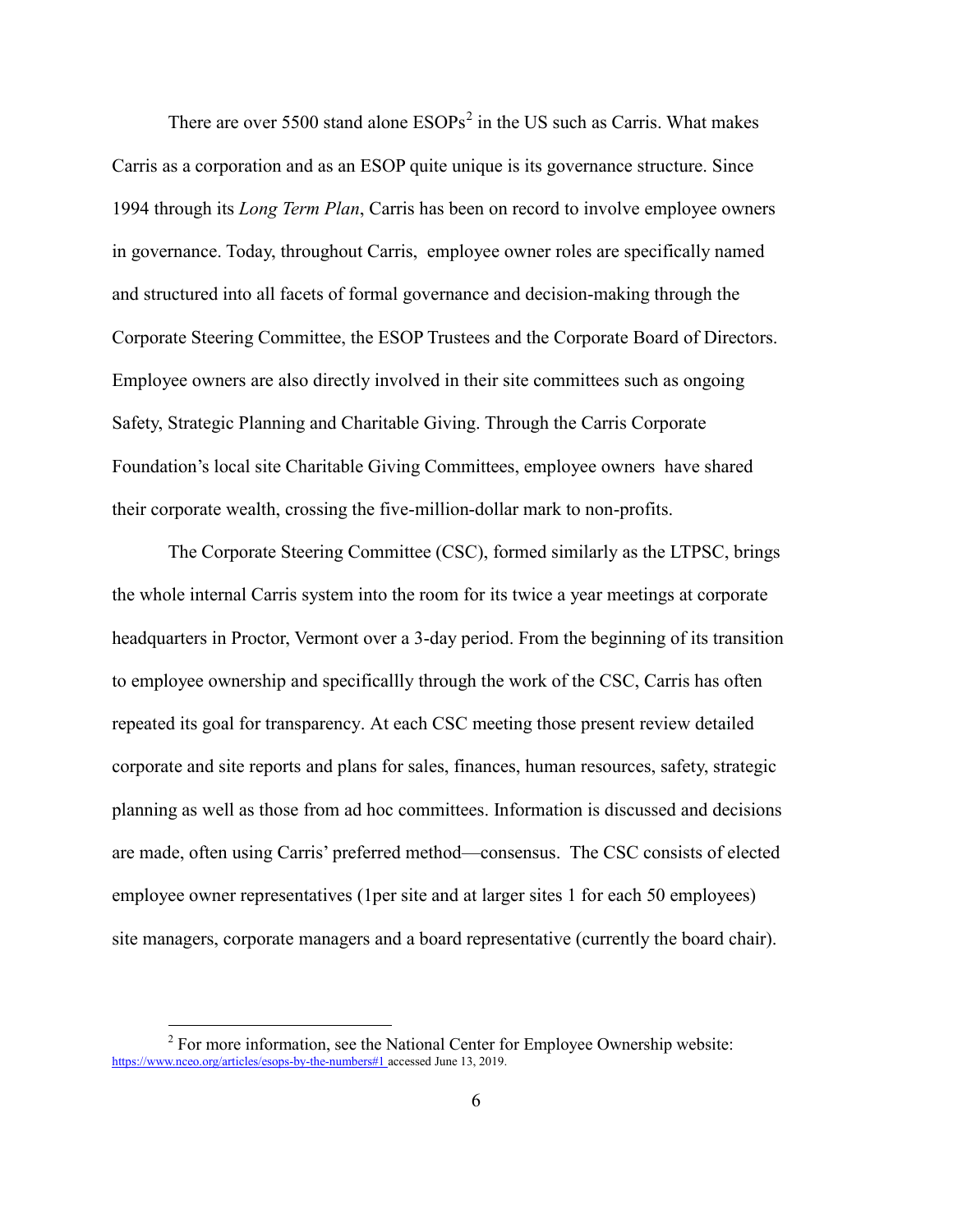A primary focus of the CSC is support for employee owner participation and governance and it is directly involved in planning and implementing long-term corporate strategy and goals. On the CSC, the elected employee owner representatives have three year terms and they may be re-elected. Following CSC review in 2006, they became compensated.

The CSC is responsible for choosing ESOP Trustees (voted by the Carris Board of Directors) and directing the ESOP Trustees regarding the election of the Board of Directors. Members hold agenda planning and informational meetings at their sites prior to the CSC meeting. They are expected to engage fully and candidly in discussions during the meetings. Following the meetings, there are debriefings and reporting at the sites on CSC discussions. Representatives explain the decisions and actions taken at the meetings. Early in their work, the CSC arrived at the insight that among their primary responsibilities was being 'keeper of the flame' and the guiding spirit of the Carris efforts toward employee ownership and governance.

Two managers and three employee owners are internal ESOP Trustees. The employee owners are compensated and serve six year terms. Following extensive research and discussion, the CSC developed a layered screening process for selecting ESOP Trustees and a detailed two year curriculum regarding ESOPs, finances (inside and outside the company) and delineation of fiduciary responsibilities to insure that the ESOP Trustees could meet their obligations to Carris ESOP participants. ESOP Trustees oversee the Employee Stock Ownership Plan, its fair market value, operation and regulation compliance. They hire the valuator and accept the report on the value of the company (from which employee owner share value is derived) and engage an accounting firm for

7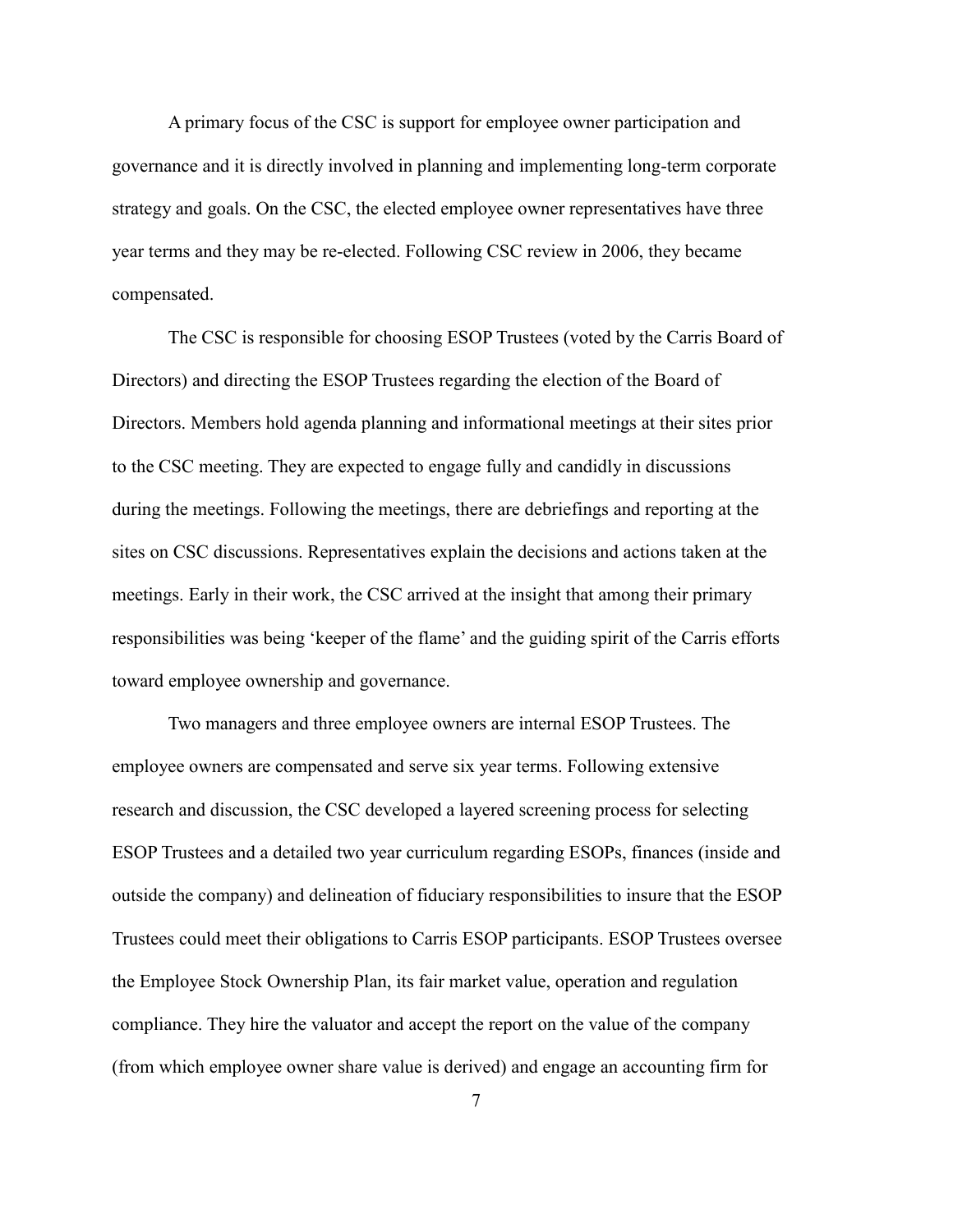the ESOP and its official record-keeper. At Carris, the ESOP Trustees attend CSC, ESOP and monthly Strategic Planning Meetings.

Early in the transition to employee ownership and governance, the Carris Board of Directors delegated some of its authority, in the corporation and its bylaws, to the CSC: specifically, electing the Board of Directors and selecting ESOP Trustees. The Carris Board of Directors holds the highest legal authority, overseeing the company and is empowered through the company by-laws. Representing the shareholder—i.e. the Carris Financial Corporation (CFC) ESOP which owns 100% of the stock of the company, it adopts the Carris Strategic Plan and is responsible to ensure resources to implement it; elects officers and appoints the corporate President/CEO; approves budgets and acquisitions; and accepts audits. The Carris Board of Directors has the duties of: loyalty, care and obedience. These duties have been emphasized in discussions of employee owners becoming members of the Board of Directors throughout Carris and at CSC and local site meetings.

In May 2014 two non-executive (one hourly and one salaried) Carris employee owners joined the Board of Directors as full voting members; they attend CSC meetings as non-voting members. Having employee owners on the Board of Directors was set as a criterion and goal for 100% employee governance at the very beginning of the transition and ESOP planning process. Having employee owners on the Board of Directors was seen as completing the transition to 100% employee ownership and governance.

#### 3. Data and Empirical Strategy

8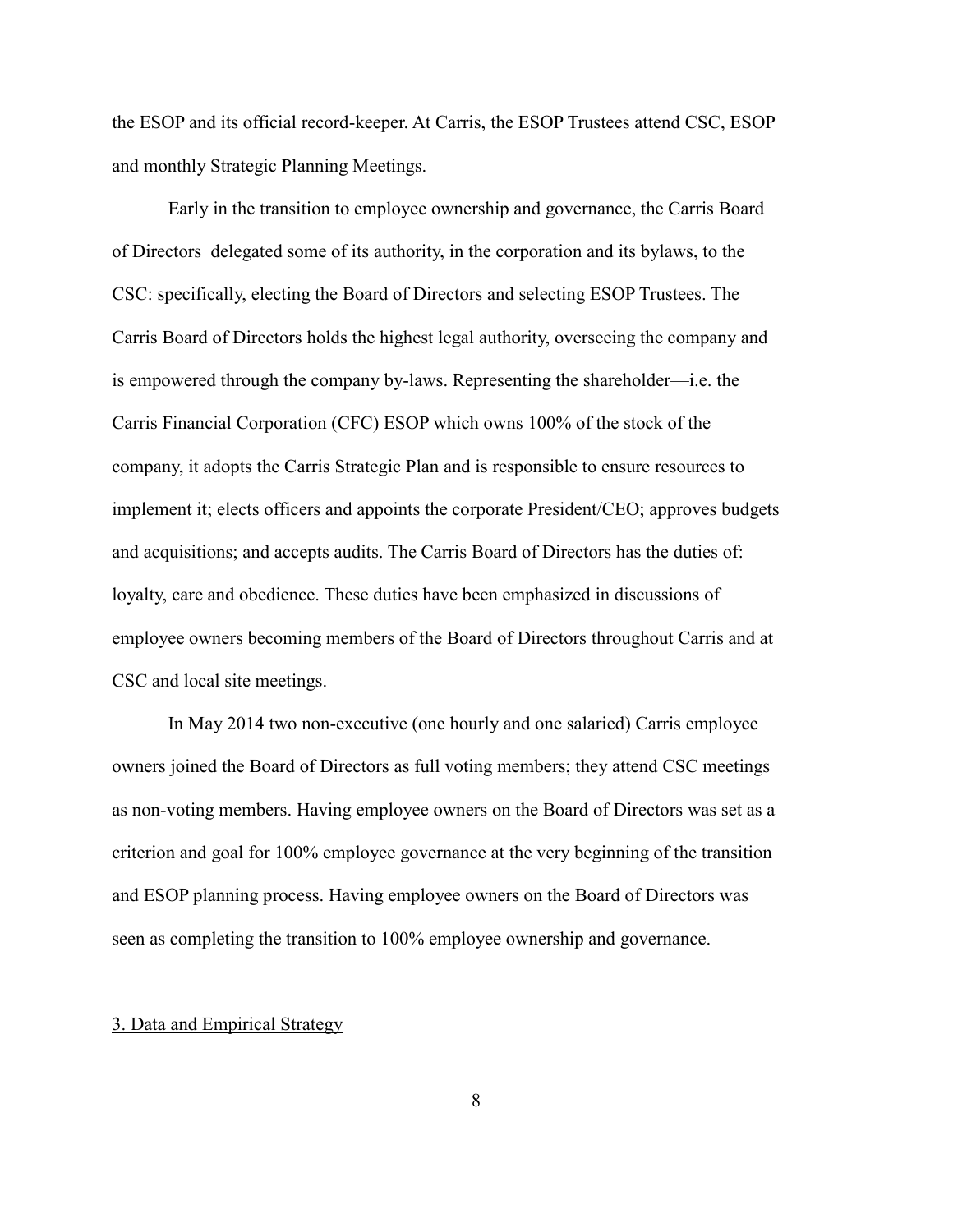Carris granted us access to their longitudinal personnel data combined with data from the longitudinal survey of their employees. As shown in Figure 1, the employee survey was conducted three times, 1996, 1998, and 2007. Following the announcement that Bill Carris shared his vision for making Carris a 100% employee-owned and governed company in December of 1994, the first wave of the employee survey, the 1996 Survey, was conducted in February of 1996, and a small supplementary survey was conducted in December of the same year. Two years later, the second wave of the survey, the 1998 Survey, was conducted in November of 1998. A decade later the last and third wave, the 2007 Survey was completed in January of 2007. All three waves of the Employee Survey include a common set of questions concerning each worker's attitudes and behavior as well as the Rokeach Value Survey (RVS). In addition, some additional common questions are added to the second and third wave. The Rokeach Value Survey was developed by Milton Rokeach. Its purpose in this study was to measure worker's values and value changes as these relate to the world of work (Rokeach, 1973). Those taking the surveys were asked to rank the 18 terminal values (desirable end-states of existence), followed by the 18 instrumental values ((preferable modes of behavior) according to their order of importance. This instrument has been widely used in the measurement of values (Mayton et al. 1994).

All three waves of the survey enjoyed an impressive response rate of around 70 percent except for the short supplement to the first wave (a little over 40 percent). Using employee IDs, we were able to link all three waves of the survey, resulting in novel worker-level panel data which reveals changes (or lack thereof) in attitudes, behavior and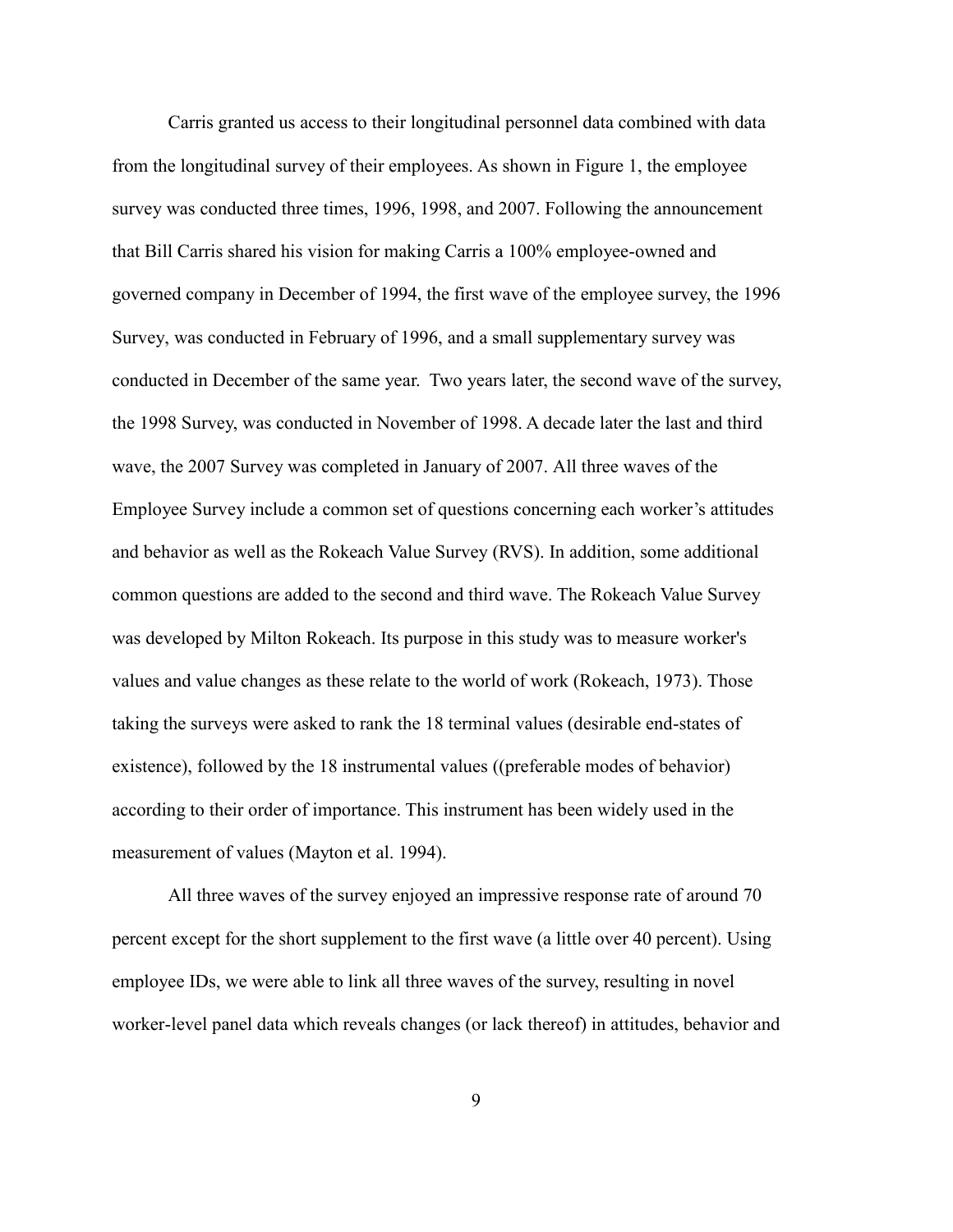underlying value system of workers who have gone through a remarkable transition of their firm from a family-owned to an employee-owned firm.

To describe changes in employee attitudes, behavior, and underlying value system systematically, we estimate the following baseline model:

(1)  $Y_{it} = \alpha + \beta_1$ year1998<sub>t</sub> +  $\beta_2$ year2007<sub>t</sub> + (individual worker fixed effects) +  $\varepsilon_{it}$ 

where  $Y_{it}$  = Dependent variable designed to capture an employee attitude/behavior/values of worker i in year t (t = 1996, 1998, and 2007); year 1998<sub>t</sub> = 1 if t = 1998, 0 otherwise; year2007<sub>t</sub> = 1 if t = 2007, 0 otherwise; and year1996<sub>t</sub> = 1 if t = 1996, 0 otherwise which is an omitted reference category.

By taking advantage of the longitudinal nature of our data, we estimate fixed effect models with individual worker fixed effects which control for all time-invariant worker characteristics including both observed and unobserved (e.g., gender, education, cohorts as well as innate ability/dispositions). The estimated coefficient on year1998<sub>t</sub>,  $\beta_1$ , captures changes (or lack thereof) in employee attitudes/behavior/values from 1996 to 1998 for the same worker. Likewise, the estimated coefficient on year2007<sub>t</sub>, β2, captures changes (or lack thereof) in employee attitudes/behavior/values from 1996 to 2007 for the same worker. We expect the estimated coefficients on year2007 to be more significant than those on year1997. First, the transition from a family-owned to a 100-percent employee-owned firm was a gradual process and it took over a decade to complete the process at Carris (see Figure 1). We hypothesize that experiencing only an early stage of the transition, say the first few years of the transition, may not be sufficient for a worker to start embracing ownership culture or "feel and think like an owner." Second, changes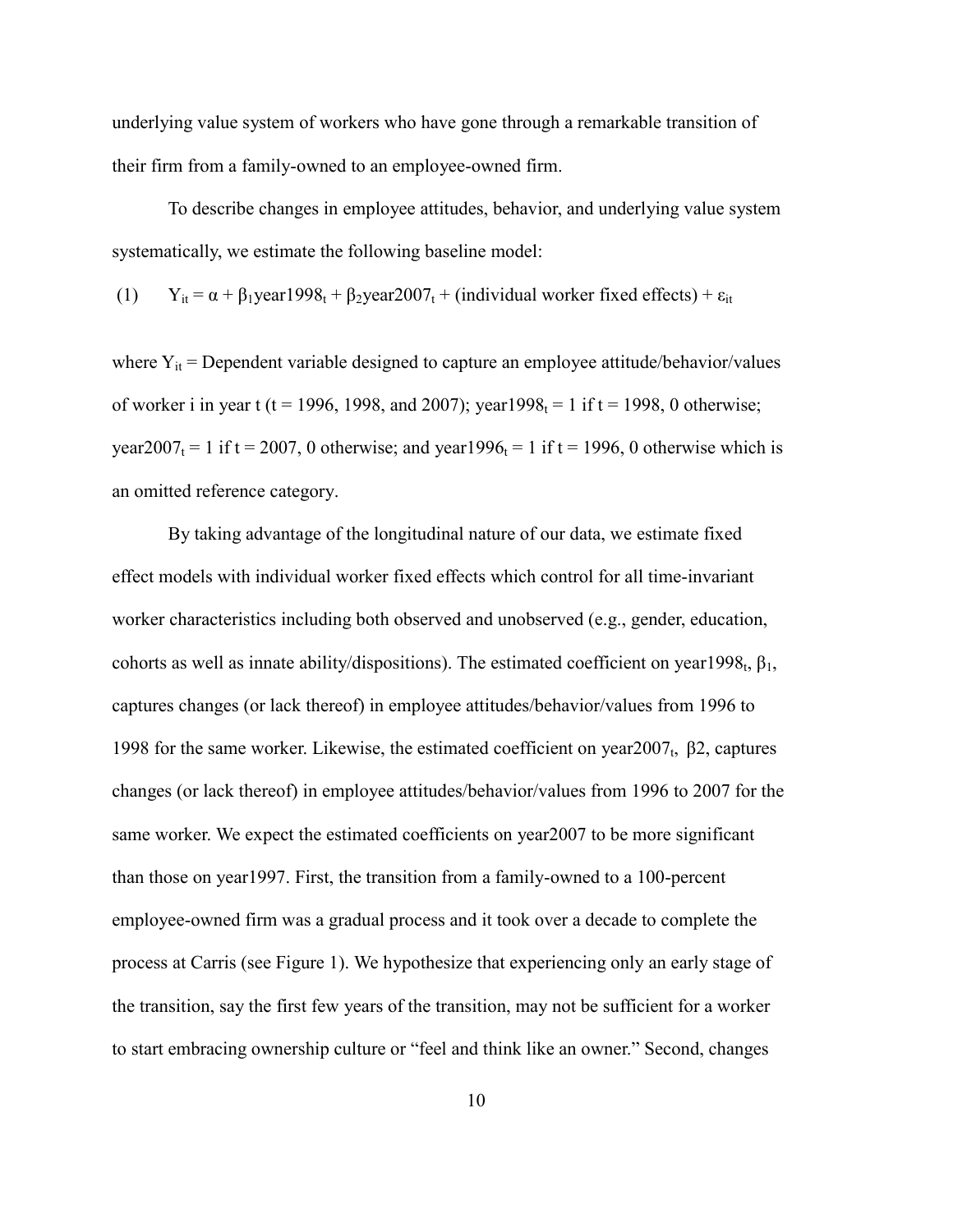in attitudes and values may be inherently a slow process, and may appear only with a considerable amount of lag.

As a reference point, we also report the OLS estimates of  $\beta_1$  and  $\beta_2$  (unconditional changes in employee attitudes, behavior and values) which include changes due to labor force compositional changes as well as within- worker changes.

A potentially serious shortcoming of our baseline model is that the estimated coefficients on year1998 and year2007 may be also picking up the effects of shocks to all workers at Carris that are unrelated to employee ownership. As such, we cannot rule out the possibility that we conflate the effect of employee ownership on worker attitudes, behavior and values with the effect of such shocks to all workers at Carris which manifest in changes in worker attitudes, behavior, and values. To account for this, we augment the baseline model with two interaction terms:

(2) 
$$
Y_{it} = \alpha + \beta_1 \text{year} 1998_t + \beta_2 \text{year} 2007_t + \gamma \text{new\_entrants}_{it} + \lambda_1 \text{new\_entrants}_{it} * \text{year} 1998_t + \lambda_2 \text{new\_entrants}_{it} * \text{year} 2007_t + (\text{individual worker fixed effects}) + \epsilon_{it}
$$

where new entrants<sub>it</sub> =1 if worker i is a new entrant to Carris (defined as having less than one year of tenure at Carris) in year t, 0 otherwise.

As shown in Table 1, the mean value of new entrants<sub>it</sub>  $(=1 \text{ if worker } i \text{ is a new})$ entrant to Carris in year t, 0 otherwise) is 0.259, suggesting that at the time of the survey one in four workers had less than one year of tenure at Carris.

The estimated coefficient on the interaction term involving new entrants $_{it}$  and year1998<sub>t</sub>,  $\lambda_1$ , captures any changes in attitudes, behavior and values over 1996-1998 for new hires at the time of the survey as compared to incumbent workers. Likewise,  $\lambda_2$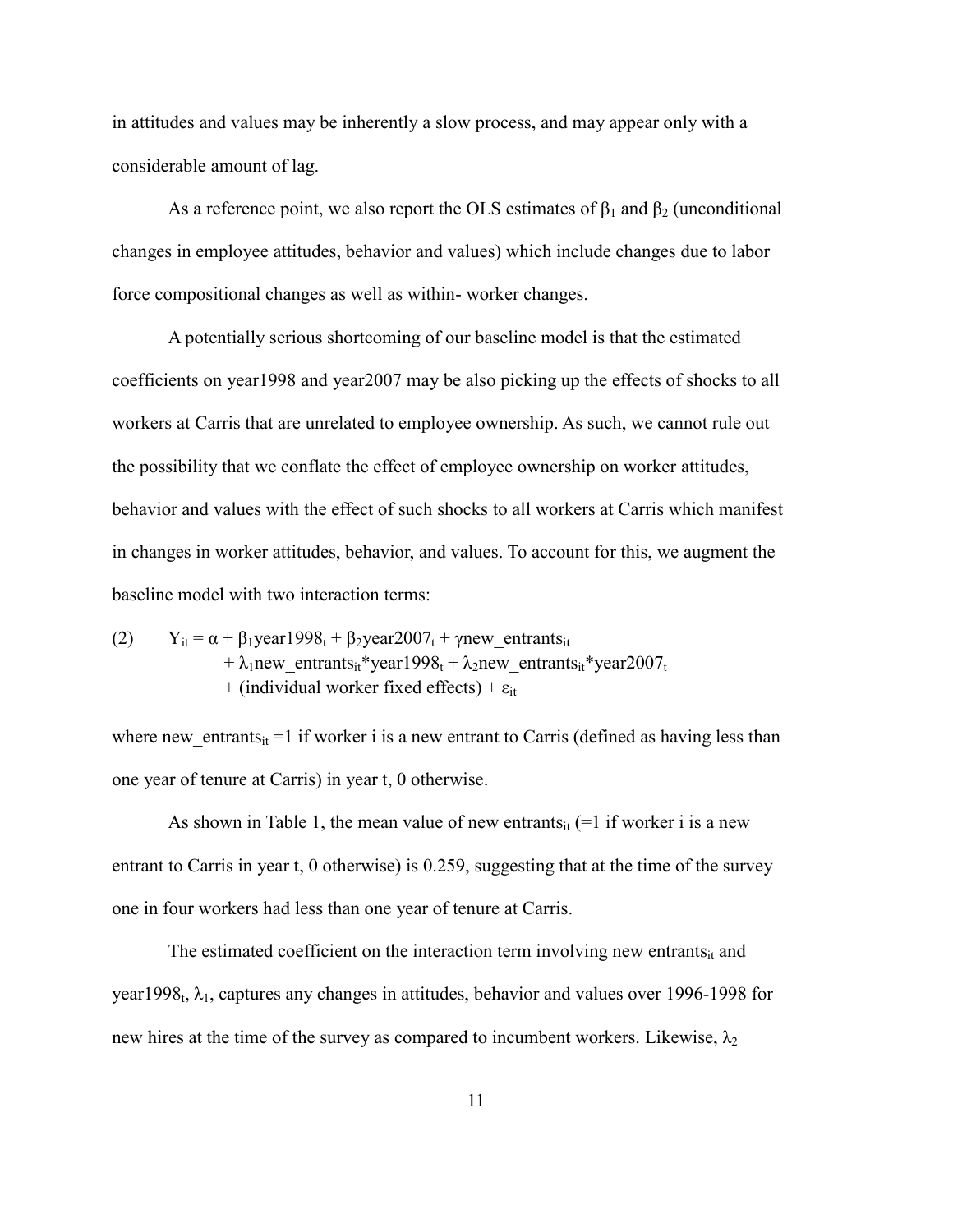indicates any differences in changes in attitudes, behavior and values over 1996-2007 between new entrants and incumbent workers. In other words, the estimated coefficients,  $\lambda_1$  and  $\lambda_2$ , pick up any changes in attitudes, behavior and values of new entrants to Carris as the transition of Carris from a family-owned to a 100-percent employee-owned firm proceeds, which are not conflated with the effects of other shocks to all workers at Carris. We acknowledge that it is possible that some shocks hit new entrants and incumbent workers differently, and hence that our fixed effect estimates of Eq. (2) may be still subject to omitted variable bias due to such heterogeneous shocks.

We hypothesize that new entrants are more likely to adapt to the process of the transition of their firm toward full employee ownership better and show more significant changes in their attitudes, behavior and underlying value system. First, it is likely that new entrants joined Carris, having known that Carris has been transitioning from a family-owned to a 100-percent employee-owned firm. As such, they are more open to the transition process and more amenable to a new way of working. Second, we use our data and calculate the mean value of age for new entrants and incumbent workers. The average age of new entrants is 32.8, while the average age of incumbent workers is 39.7. Niessen, Swarowsky, and Leiz (2010) analyze data from a longitudinal survey of 117 employees before and after changes in the workplace, and find evidence that age is negatively related to adaptations to changes in the workplace. It is plausible that new entrants, being considerably younger than incumbent workers, adapt to the transition process toward a 100-percent employee ownership more effectively than incumbent workers.

12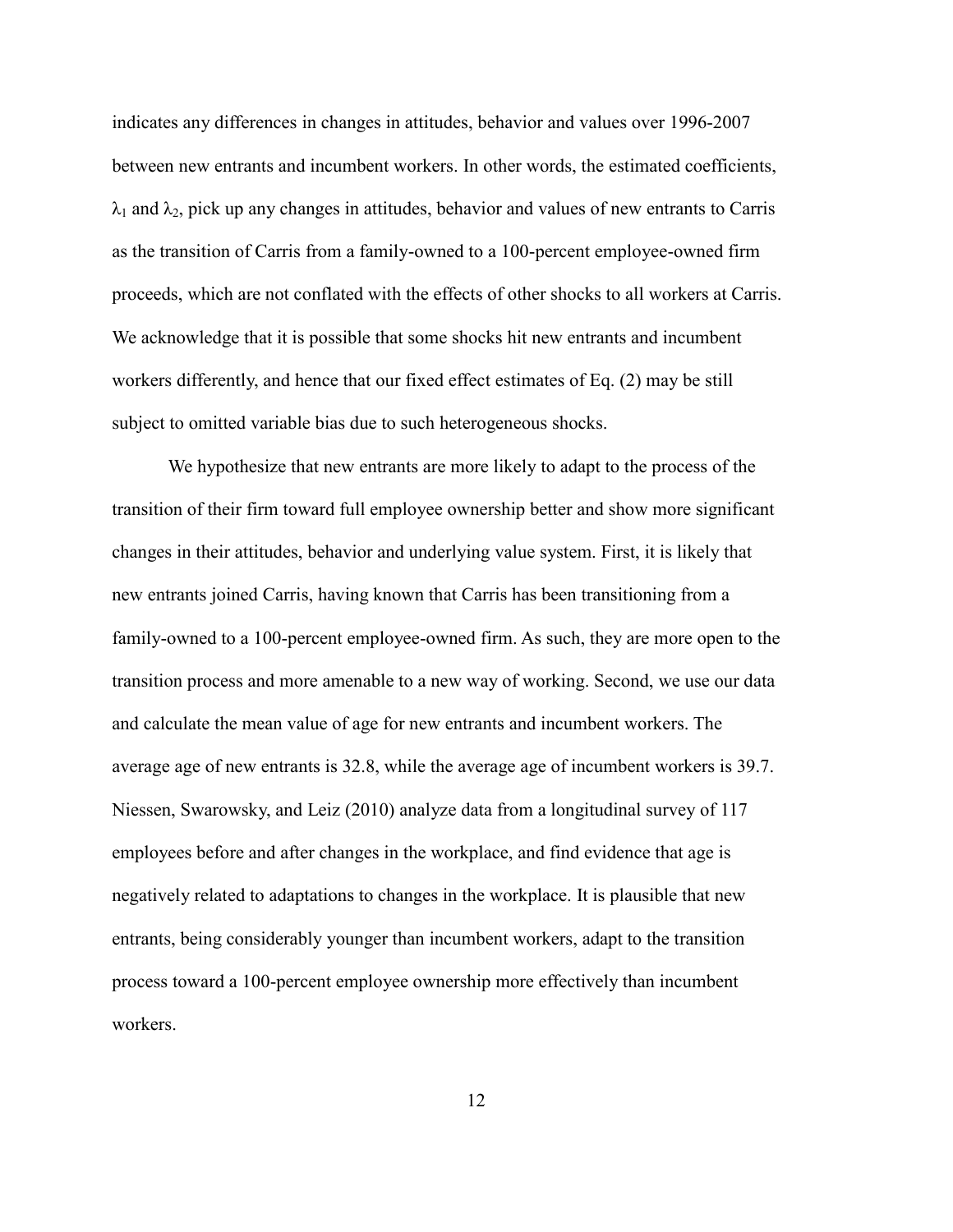For  $Y_{it}$ , we consider a variety of measures indicating how much an employee embraces ownership culture. First, each respondent to the survey is asked to indicate on the 5-point Likert scale the degree to which he/she agrees or disagrees on the following statement, "Profit is the key measurement as to how well our company is doing." As shown in Profit-orientation<sub>it</sub> in Table 1, the mean value of Profit-orientation<sub>it</sub> is 3.999, suggesting that the average worker agrees with this statement. We consider this variable a direct measure of worker's embracing of ownership culture. The more the worker agrees with this statement, the more he/she is aware of the importance of profit as a key objective of the firm or is more profit-oriented. We hypothesize that the more the worker agrees with this statement, the more he/she embraces ownership culture (feels and acts like an owner).

We further hypothesize that the worker's profit orientation will manifest in his/her understanding and appreciation of profit sharing. When he/she starts understanding the importance of profit as a key objective of the firm, the worker will also start feeling that profit sharing (linking worker compensation to profit) makes sense and hence appreciating profit sharing. The 1998 Survey and the 2007 Survey ask each respondent the degree of his/her satisfaction with profit sharing on the 5-point Likert scale (1=very dissatisfied to 5=very satisfied), from which we create Satisfied with  $PSP_{it}$ . Its mean value is 3.935, suggesting that the average respondent is satisfied with profit sharing.

When embracing ownership culture, and thinking like an owner, the worker may understand and appreciate the challenging role of supervisors and hence start seeing them in a more positive light. To this end, we consider Fair supervisor<sub>it</sub>, each worker's degree of agreement/disagreement on "I think supervisors treat everyone fairly at this site."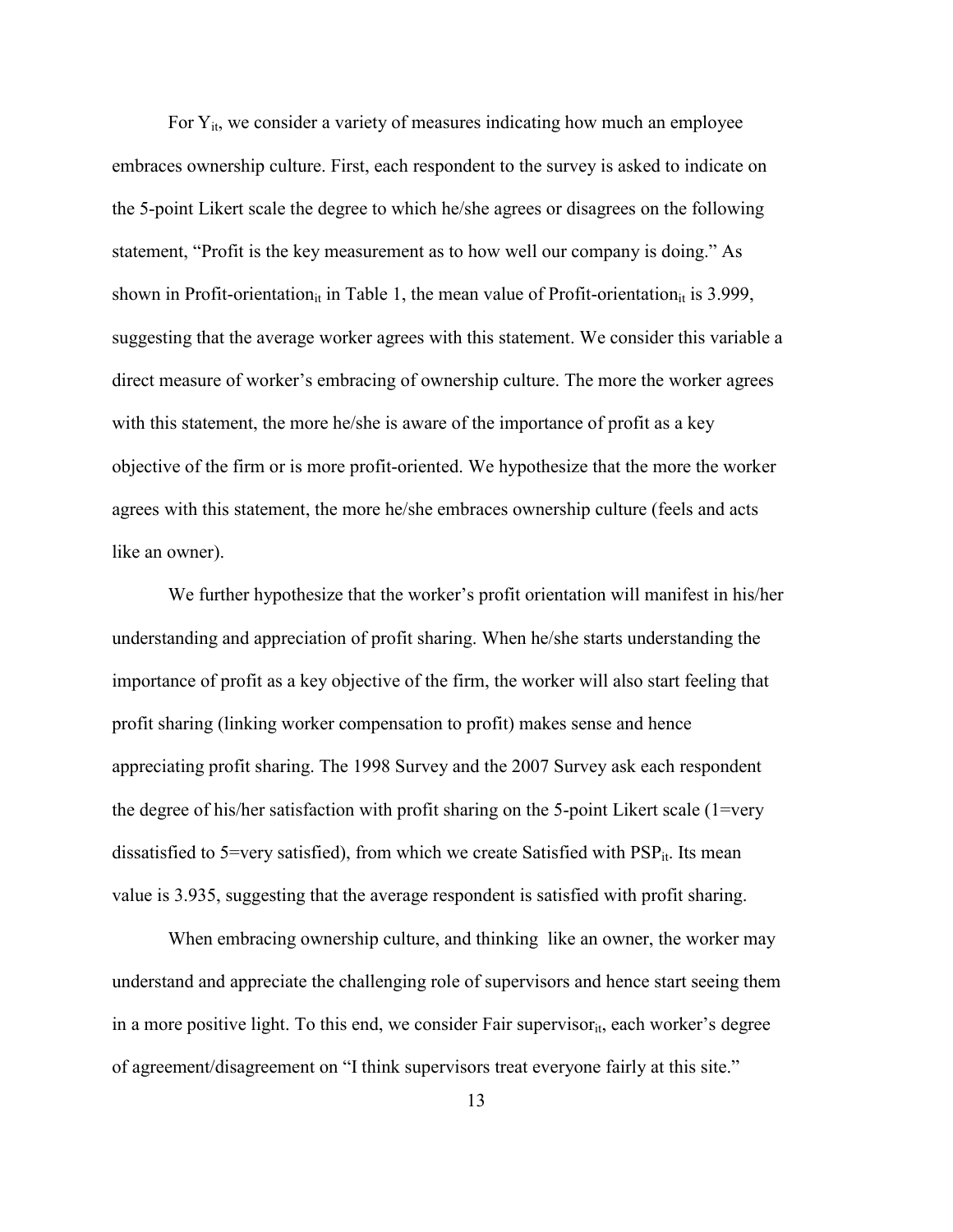Likewise, we also consider Satisfied with management<sub>it</sub>, each worker's degree of satisfaction with plant and production managers. The mean values of Fair supervisor $_{it}$  and Satisfied with management<sub>it</sub> are 3.092 and 3.682 respectively, suggesting that the average worker's assessment of their bosses is moderately positive (Table 1).

One of the most important changes in the workplace in industrialized countries in the last three decades or so is the emergence of a new employment system consisting of clusters of complementary work practices (often called the High Performance Work System, HPWS). A key element of the HPWS is the use of teamwork facilitated by employee stock ownership and other group incentive mechanisms which ties the financial wellbeing of individual workers to the organizational wellbeing (such as the financial wellbeing of the firm).<sup>[3](#page-14-0)</sup> The literature on the HPWS provides evidence that there is a considerable amount of lag in the effects of employee ownership on organizational performance (Jones and Kato, 1995 and Kato and Morishima, 2002). A possible reason for the long gestation period is that behavioral changes among workers that are more conducive to the HPWS in general and teamwork in particular require changes in the underlying value system of workers toward cooperation. Thus we consider  $_{it}$ , each worker's assessment of the importance of (working for the welfare of others) among a set of 18 items in the Rokeach Value Survey (1=least important to 18=most important) from 1996. Our hypothesis is that employee ownership causes workers to raise their

 $\overline{a}$ 

<span id="page-14-0"></span><sup>&</sup>lt;sup>3</sup> What is considered the HPWS varies somewhat among scholars. Our description of the HPWS is close to Kochan and Osterman (1994), Ichniowski, Shaw and Prennusi (1997), Appelbaum, et. al. (2000), and Kato (2014).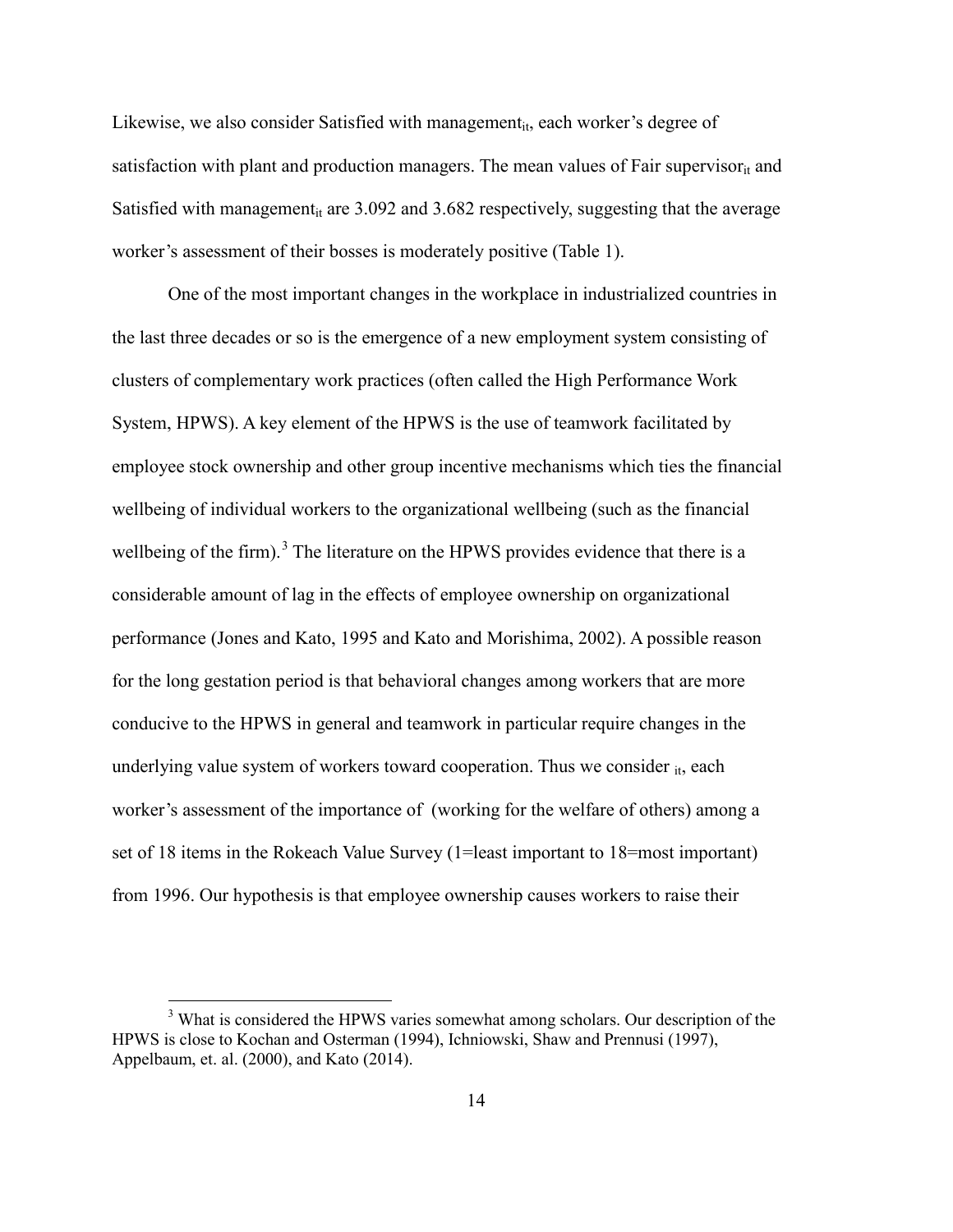assessment of the importance of but not immediately. As shown in Table 1, the average assessment of the importance of is 10.15 ((1=least important to 18=most important).

Finally we examine changes in the level of commitment of workers to the firm by considering two variables, Leave for  $pay_{it}$  =the worker's degree of agreement/disagreement (1=strongly disagree to 5=strongly agree) on "I am looking for another job which will pay more money" and Good match $_{it}$ = the worker's degree of agreement/disagreement on "I think I fit in well here." Again the literature on shared capitalism and the HPWS postulates that employee ownership and other employee financial participation mechanisms foster the goal alignment between workers and the firm and hence enhance worker commitment (see, for instance, Jones and Kato, 1995). Thus we hypothesize that employee owners will show a decrease in Leave for  $pay_{it}$  and an increase in Good match<sub>it</sub> as the transition of Carris from a family-owned to a 100percent employee-owned firm proceeds. Table 1 shows that the mean value of Leave for pay<sub>it</sub> is 2.774, suggesting that the average worker's assessment of this statement is neither agree nor disagree. The mean value of Good match $_{it}$  is 3.937. The average worker thinks that he/she fits in well at Carris.

#### 4. Results

Table 2 shows the OLS and fixed effect estimates of Eq. (1) and Eq. (2) with Profit-orientation $\mathbf{u}_{it}$  as the dependent variable. The fixed effect estimates of the coefficients on y1998 and y2007 in Eq. (1) are negative and statistically significant at the 5 percent level, pointing to an overall negative changes in Profit-orientation among all workers at Carris during the transition from a family-owned to a 100-percent employee-owned firm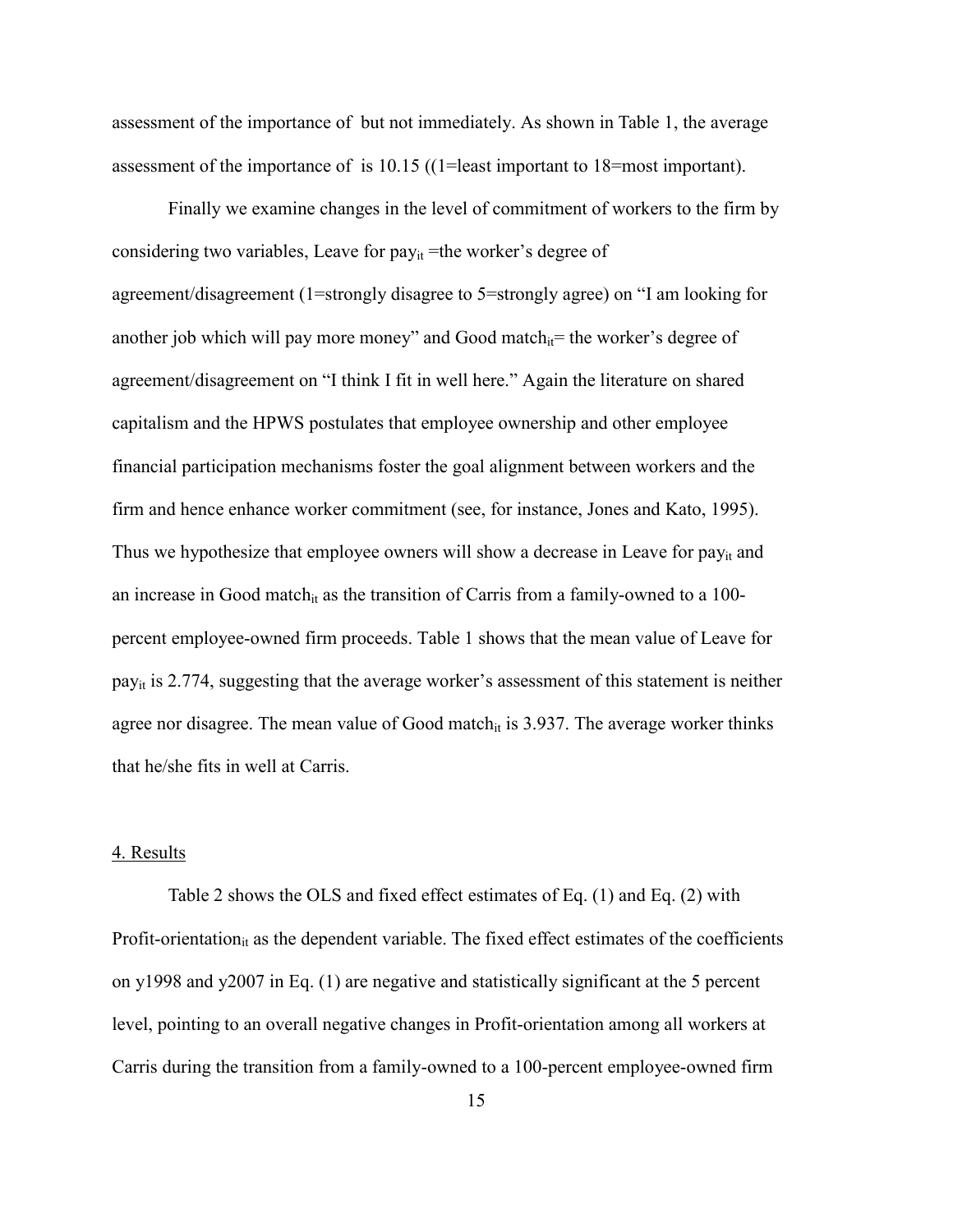(for exposition, we omit subscripts from all variable names henceforth). As discussed in the last section, however, we ought not to interpret the negative coefficients on y1998 and y2007 as employee ownership making workers less profit-oriented. Some shocks that are unrelated to employee ownership might have made workers less profit-oriented. As shown in Figure 1, the transition period of 1996-2007 happened to be highly turbulent years for Carris. The general focus of workers at Carris might have been shifted toward stability and security of pay and employment rather than profit.

The estimated coefficients on new entrant\*y1998 and new entrant\*y2007 in the fixed effect estimates of Eq. (2) can be considered capturing changes in profit-orientation due to the transition toward an employee-owned firm apart from the aforementioned overall negative changes due to unobserved shocks to all workers. Most noteworthy is the positive and statistically significant coefficient on new\_entrant\*y2007. The degree of profit-orientation fell by 0.279 from 1996 to 2007 for incumbent workers, while it rose by 0.332 (=0.611-0.279) for new entrants. The difference between incumbent workers and new entrants (0.611) is statistically significant at the 10 percent level, supporting our hypothesis that new entrants adapt more effectively to the transition process toward 100 percent employee ownership than incumbent workers, become more profit-oriented and embrace ownership culture more readily. The size of the estimated coefficient, 0.611, is economically meaningful, considering the mean value of Profit-orientation is 3.999.

Next, to see if the worker's profit orientation will manifest in his/her understanding and appreciation of profit sharing, and greater satisfaction with profit sharing, we estimate Eq. (1) and Eq. (2), using Satisfaction with PFP as the dependent variable. The results are shown in Table 3. This question was not included in the first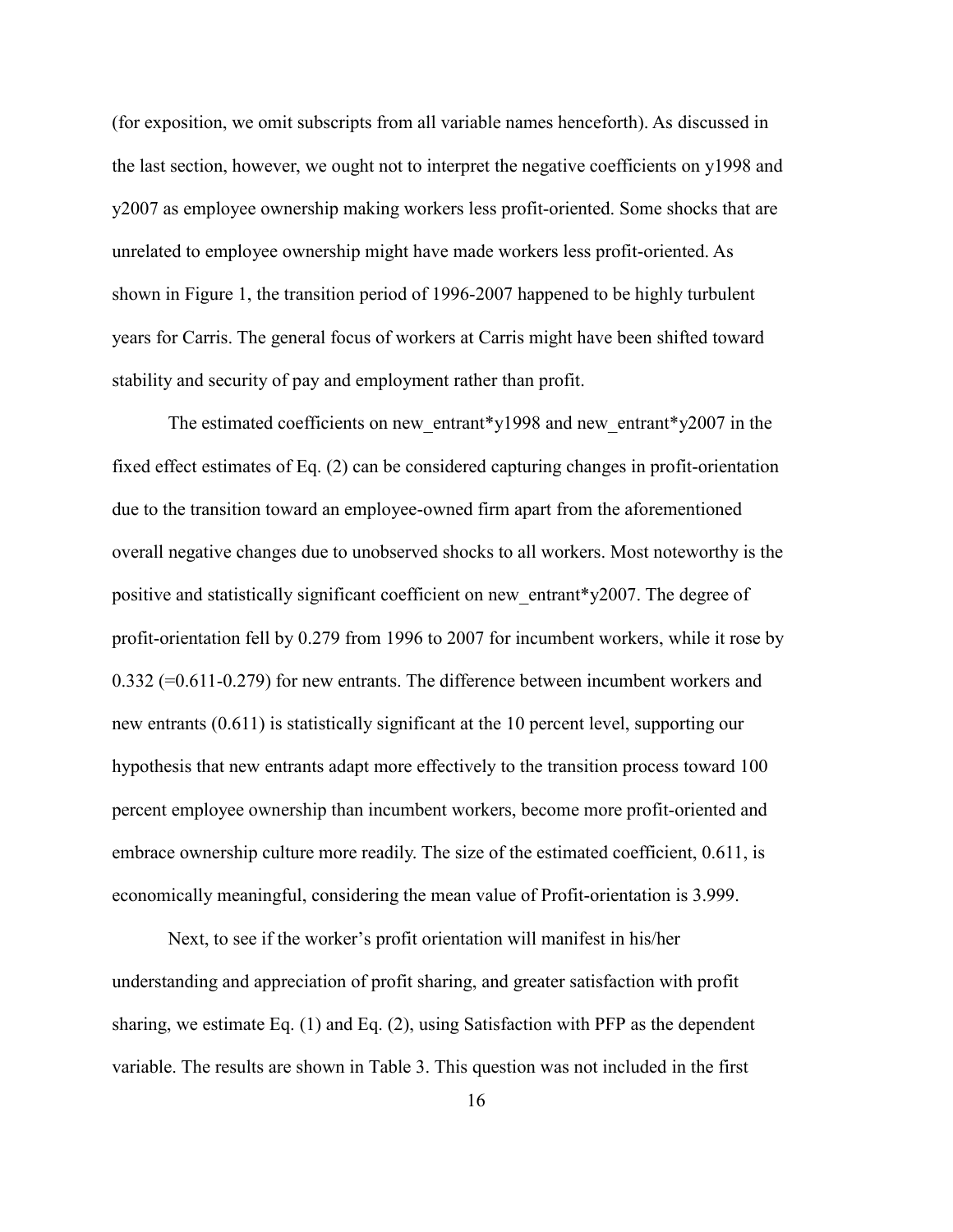wave, and we use only the second and last wave. The estimated coefficient on y2007 in the fixed effect estimation of the baseline model, as shown in column (2) of the Table, is positive yet small and not statistically significant even at the 10 percent level, suggesting that overall there is no change in employee satisfaction with profit sharing over 1998- 2007. However, as shown in column  $(4)$ , the estimated coefficient on new entrant\*y2007 in the fixed effect estimation of the augmented model is positive and large, and significant at the 1 percent level, lending credence to our hypothesis that new entrants adapt more effectively to the transition process than incumbent workers, become more profit-oriented, and thus understand and appreciate profit sharing. Again, the size of the estimated coefficient, 0.652, is hardly trivial, with the mean value of Satisfied with PSP being 3.935.

The next two tables, Tables 4 and 5 present the results with Fair supervisor and Satisfied with management as the dependent variables. We hypothesize that the interest of workers becomes more aligned with the interest of the firm as the transition to full employee ownership proceeds. Such workers who are more aligned with management understand and appreciate the complex tasks of management, resulting in an increase in Fair supervisor and Satisfied with management. The estimated coefficients on y2007 in the baseline model are positive yet small and not statistically significant even at the 10 percent level. Thus there is no evidence for the overall improvement in worker assessment of management over 1998-2007. Nevertheless the estimated coefficients on new entrant\*y2007 in the fixed effect estimation of the augmented model are positive and much larger, and statistically significant at the 10 percent level for Fair supervisor as the dependent variable and not too far from being significant at the 10 percent for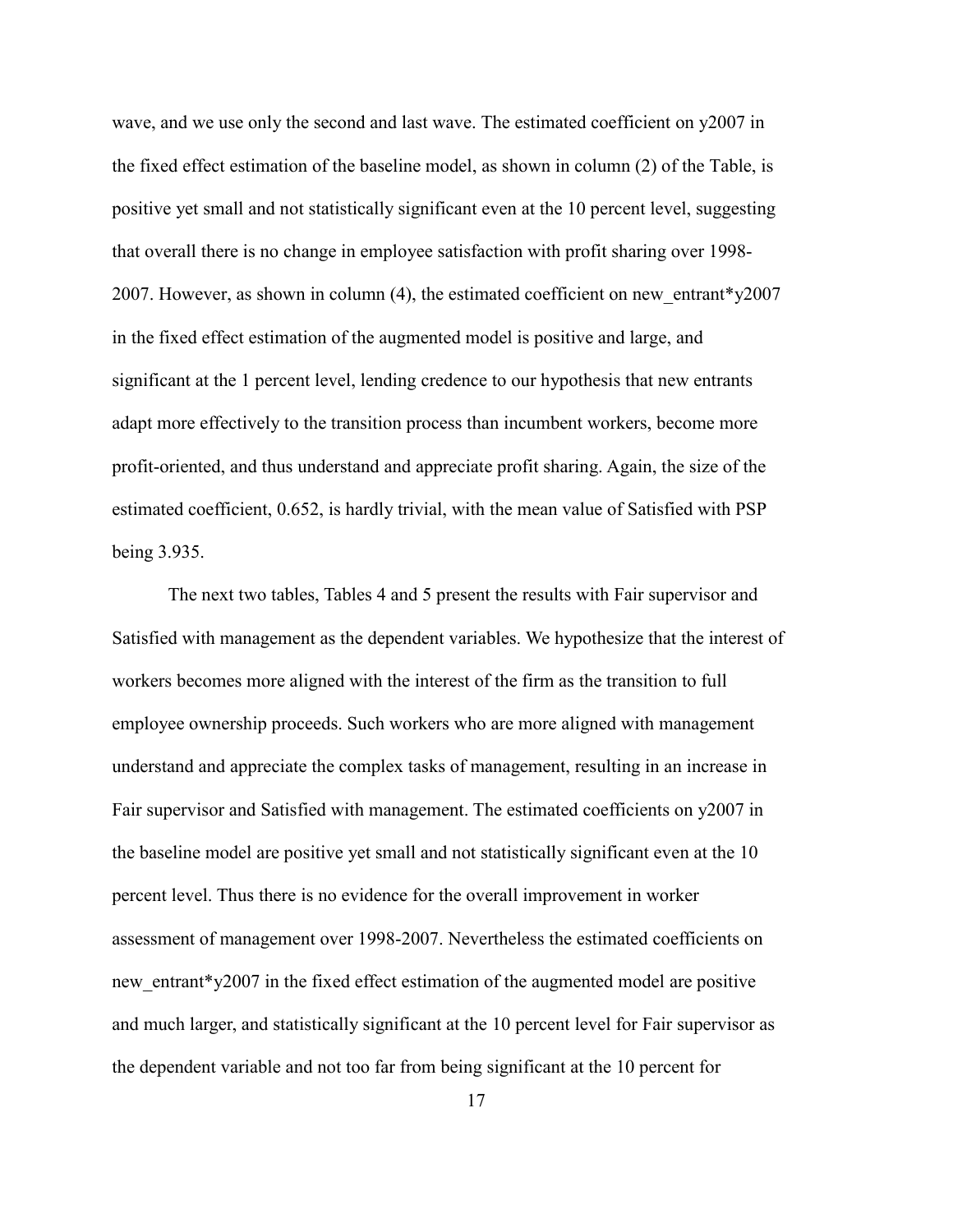Satisfied with management. As the transition toward full employee ownership ensues, new entrants as compared to incumbent start seeing management in a more positive light. Employee ownership fosters not only vertical goal alignment between labor and management but also horizontal goal alignment between coworkers. Embracing ownership culture can mean that employee owners start seeing each other not only as coworkers but also as co-owners who share the same destiny. In other words, as the transition from a family-owned to a 100-percent employee-owned firm ensues, workers start understanding and appreciating the importance of helping each other in the workplace. Fortunately, all three waves include the Rokeach Value Survey (RVS) instruments, from which we construct a new variable, (working for the welfare of others)  $= 1$  if the respondent ranks the least important among the 18 value items;  $= 2$  if the respondent ranks the second least important; ------; = 18 if the respondent ranks the most important.

Table 6 presents the OLS and fixed effect estimates of Eq. (1) and Eq. (2) with as the dependent variable. The estimated coefficient on y2007 in the fixed effect estimation of the baseline model is positive and statistically significant at the 5 percent level, suggesting that the average employee including both new entrants and incumbent workers considered more important as the transition proceeded from 1996 to 2007. The magnitude of the estimated coefficient suggests that the ranking of rose by one from 1996 to 2007. The estimated coefficient on new\_entrant\*y2007 in the fixed effect estimation of the augmented model is positive and much larger, and statistically significant at the 1 percent level. For the new entrants, the ranking of rose by more than 6, while rising only by 1 for the incumbent workers, which is consistent with our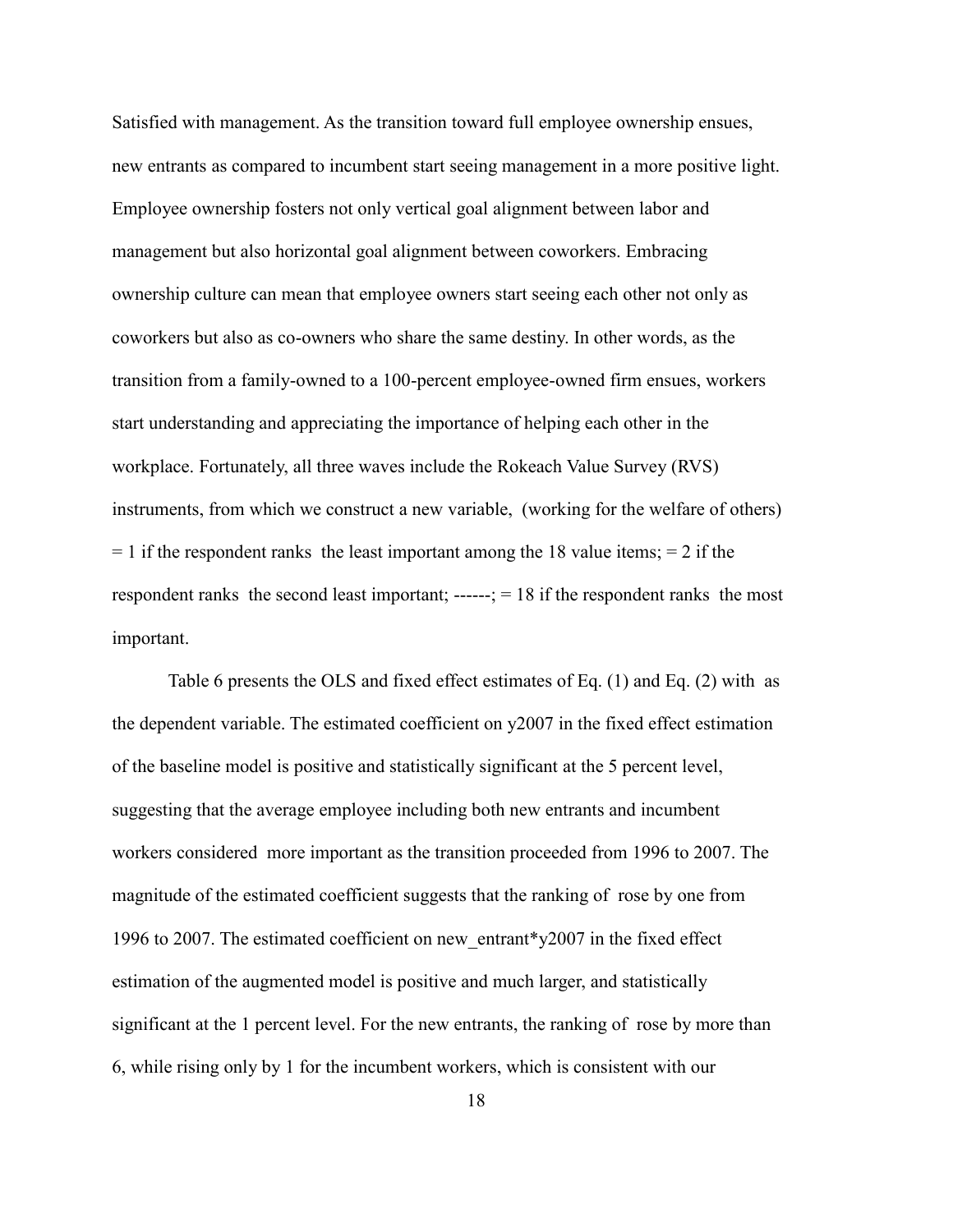hypothesis that new entrants as compared to incumbent adapt to the transition process from a family-owned to a fully employee-employed firm more effectively, and shift their value system toward cooperation more.

As the transition toward full employee ownership ensues, the alignment of interest between workers and the firm becomes stronger. Our final hypothesis is that worker commitment to Carris will rise as the transition proceeds. The second and third wave of the Survey includes two questions which help us shed light on the last hypothesis. First each respondent is asked to respond using the 5-point Likert scale to whether he/she agrees or disagrees on "I am looking for another job which will pay more money," from which we construct, Commitment  $= 1$  if the respondent strongly disagrees on the statement; -----; = 5 if the respondent strongly agrees on the statement. Second, we construct Good match = 1 if the respondent strongly disagrees on "I think I fit in well here";------;  $=$  5 if the respondent strongly agrees on "I think I fit in well here."

The OLS and fixed effect estimates of the baseline and augmented models with Commitment and Good match as the dependent variables are presented in Tables 7 and 8 respectively. The baseline model estimates indicate that there is no significant change in Commitment and Good match overall over 1998-2007. However, the fixed effect estimate of the coefficient on new entrant\*y2007 in the augmented model is negative and not too far from significant at the 10 percent when Commitment is the dependent variable (Table 7), and positive and significant at the 1 percent level when Good match is the dependent variable. Again we find evidence that as the transition toward full employee ownership ensues, new entrants as compared to incumbents become more committed to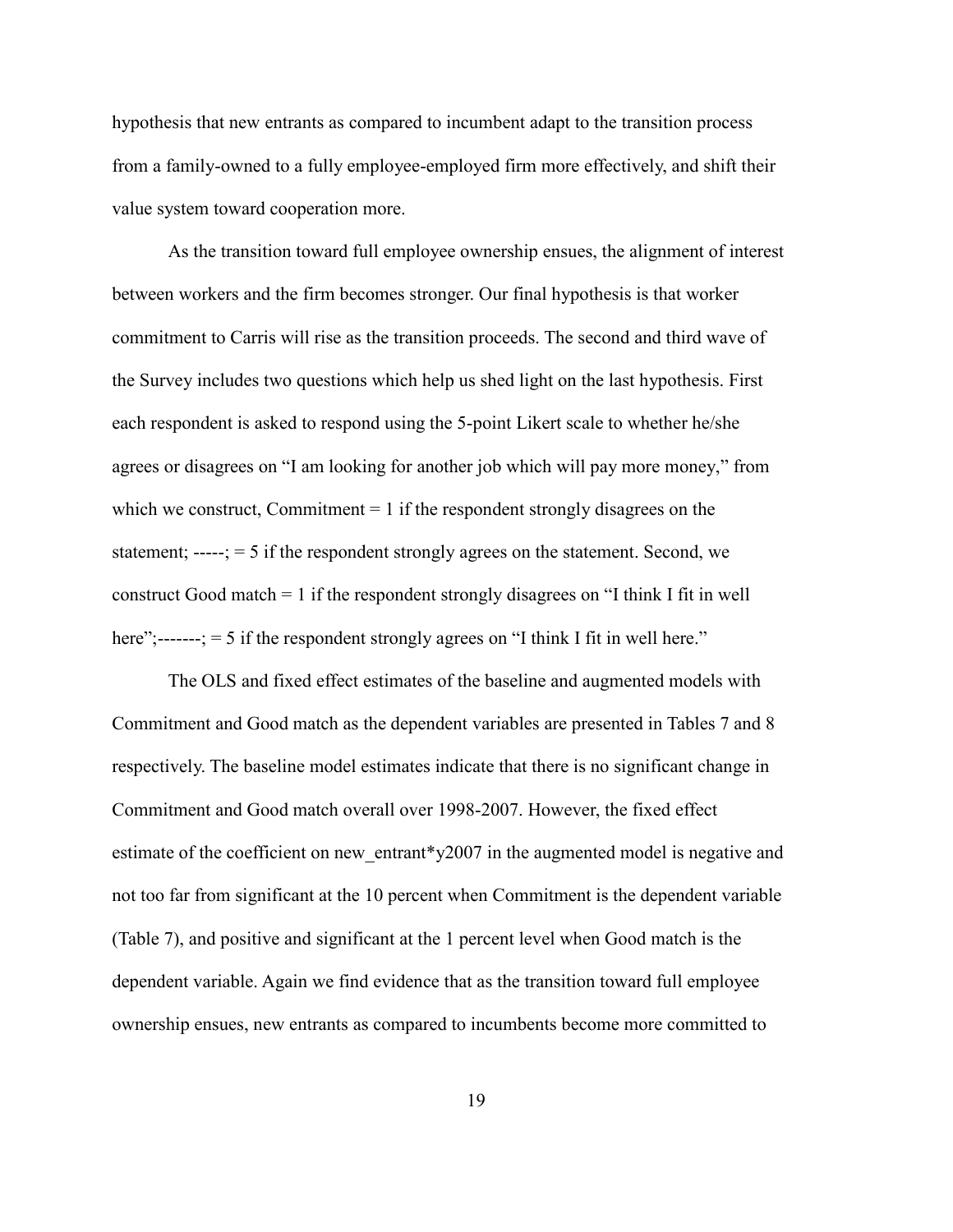the firm and feel they fit well at Carris. The size of the coefficient is neither implausible nor trivial---change in the 5-point Likert scale by a little less than one.

#### 5. Conclusions

We have provided the first econometric evidence on changes in attitudes and values of workers over a decade as our case firm transitions from a family-owned to a 100-percent employee-owned firm. In so doing we have taken advantage of our access to our case firm's longitudinal personnel data combined with data from the longitudinal employee survey (three waves) which cover the over-a-decade of the firm's transition to full employee ownership. We have used a fixed effect model to control for all unobserved time-invariant characteristics of workers such as innate ability and disposition. Furthermore, the fixed effect model approach has helped us identify changes in attitudes and values of individual workers over time separate from changes in the composition of its labor force with different attitudes and values.

However, the fixed effect estimates on the effect of employee ownership on employee attitudes and values may be conflated with the effect of shocks to all workers that are unrelated to employee ownership. To account for such shocks, we have divided all employees into two groups, new entrants and incumbent workers at the time of each survey, and have tested if those two groups of workers change their attitudes and values differently over the same transition period toward full employee ownership. Any statistically significant difference in changes in attitudes and values between the two groups is not caused by the afore-mentioned common shocks to all workers at the firm. We have hypothesized that as compared to incumbent workers, new entrants are more apt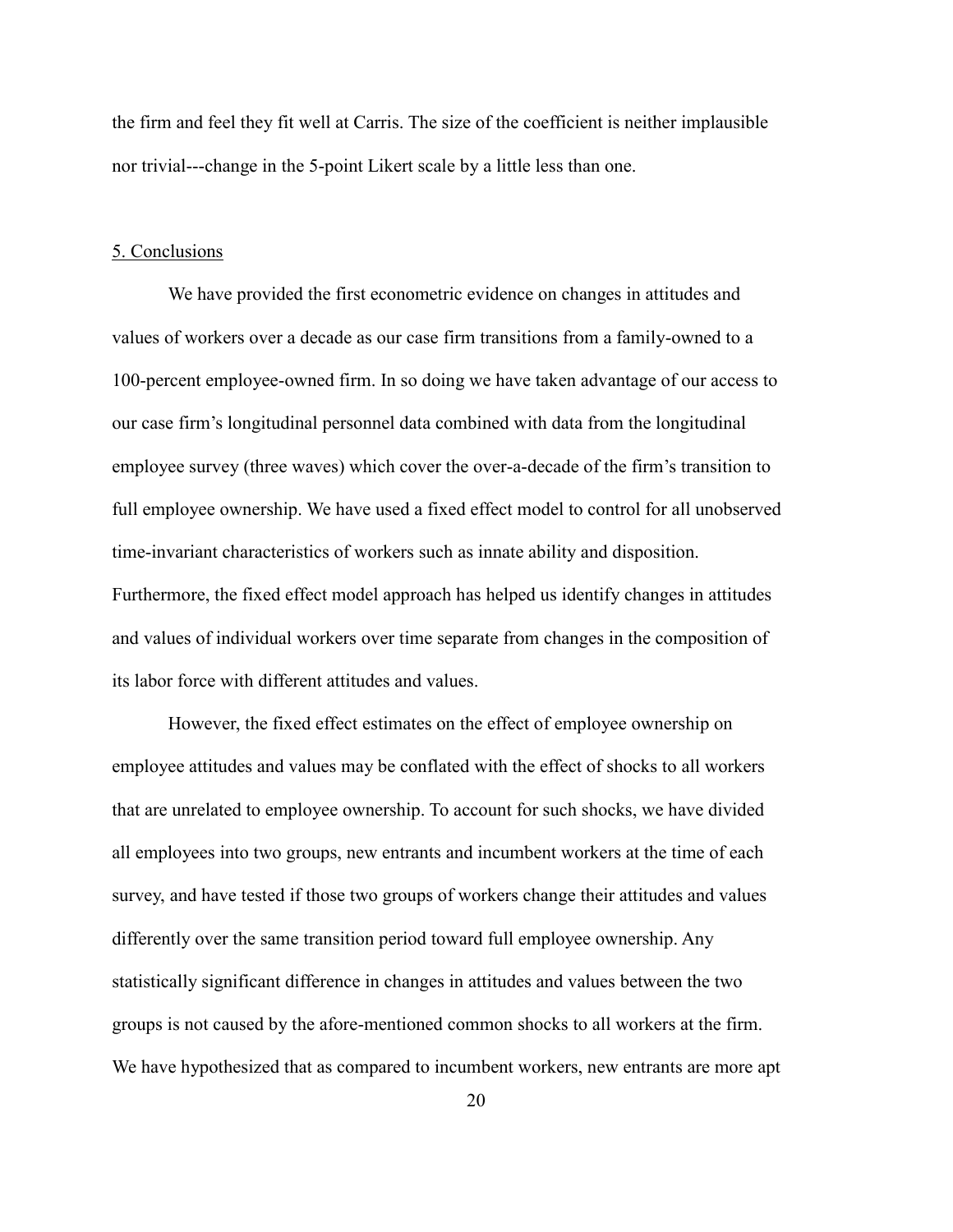to adapt to the process of the transition toward full employee ownership better and show more significant changes in their attitudes, behavior and underlying value system. First, we have postulated that it is likely that new entrants joined the firm, having known that it has been transitioning from a family-owned to a 100-percent employee-owned firm. As such, they may be more open to the transition process and more amenable to a new way of working. Second, new entrants are found to be substantially younger than incumbent workers. The literature on age and adaptions reports evidence that age is negatively related to adaptations to changes in the workplace.

We have found that as the transition from a family-owned to a 100-percent employee owned firm ensues, new entrants become more profit-oriented, understand and appreciate profit sharing more, and view management in a more positive light than incumbent workers. In other words, as the transition proceeds, new entrants embrace ownership culture or think like an owner more so than incumbent workers. Moreover, There is a significantly greater rise in the ranking of "being to others" as a preferred mode of behavior among new entrants than among incumbent workers. Finally commitment to the firm grows more among new entrants than among incumbent workers. Note that all these heterogeneous effects of the transition toward a 100-percent employeeowned firm for new entrants and incumbent workers are separate from the effects of shocks to all workers.

In sum, we have filled an important gap in the literature on employee ownership and HPWS---providing rare econometric evidence on changes in attitudes and underlying values of workers under employee ownership and shedding light on mechanisms behind the productivity effect of employee ownership and HPWS. External validity is, however,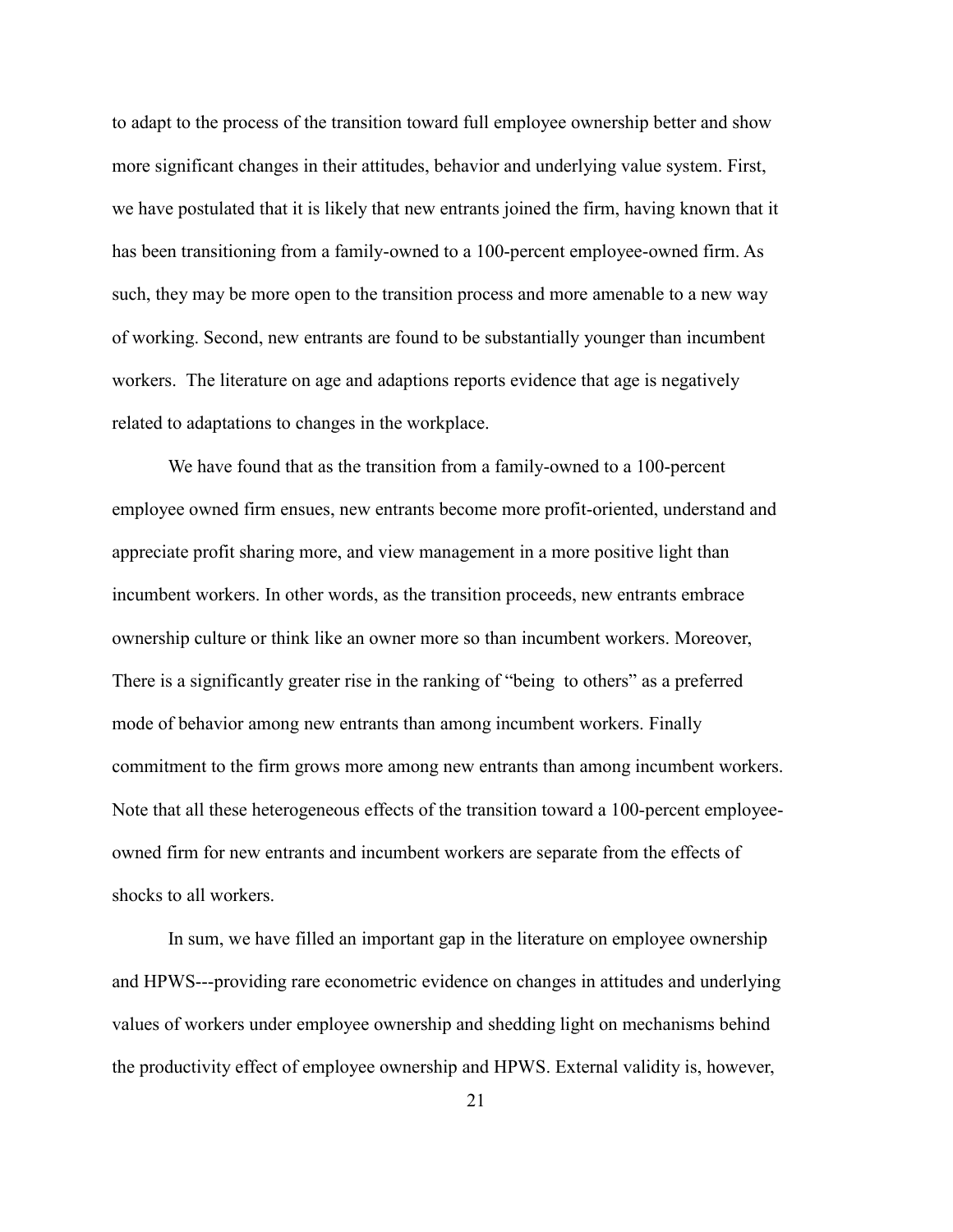an obvious concern for any econometric case study. There are two opposing considerations. First, Carris stresses the importance of employee governance in addition to employee ownership, and implements a variety of policies/practices to enhance employee voice. As compared to other employee-owned firms without such a strong focus on employee voice, our case can be said to yield greater embracement of ownership culture among employees. Second, most regular employees at Carris are relatively unskilled workers with limited education. As contrasted to other employee-owned firms with more educated and skilled labor force, our case can be considered yielding less embracement of ownership culture.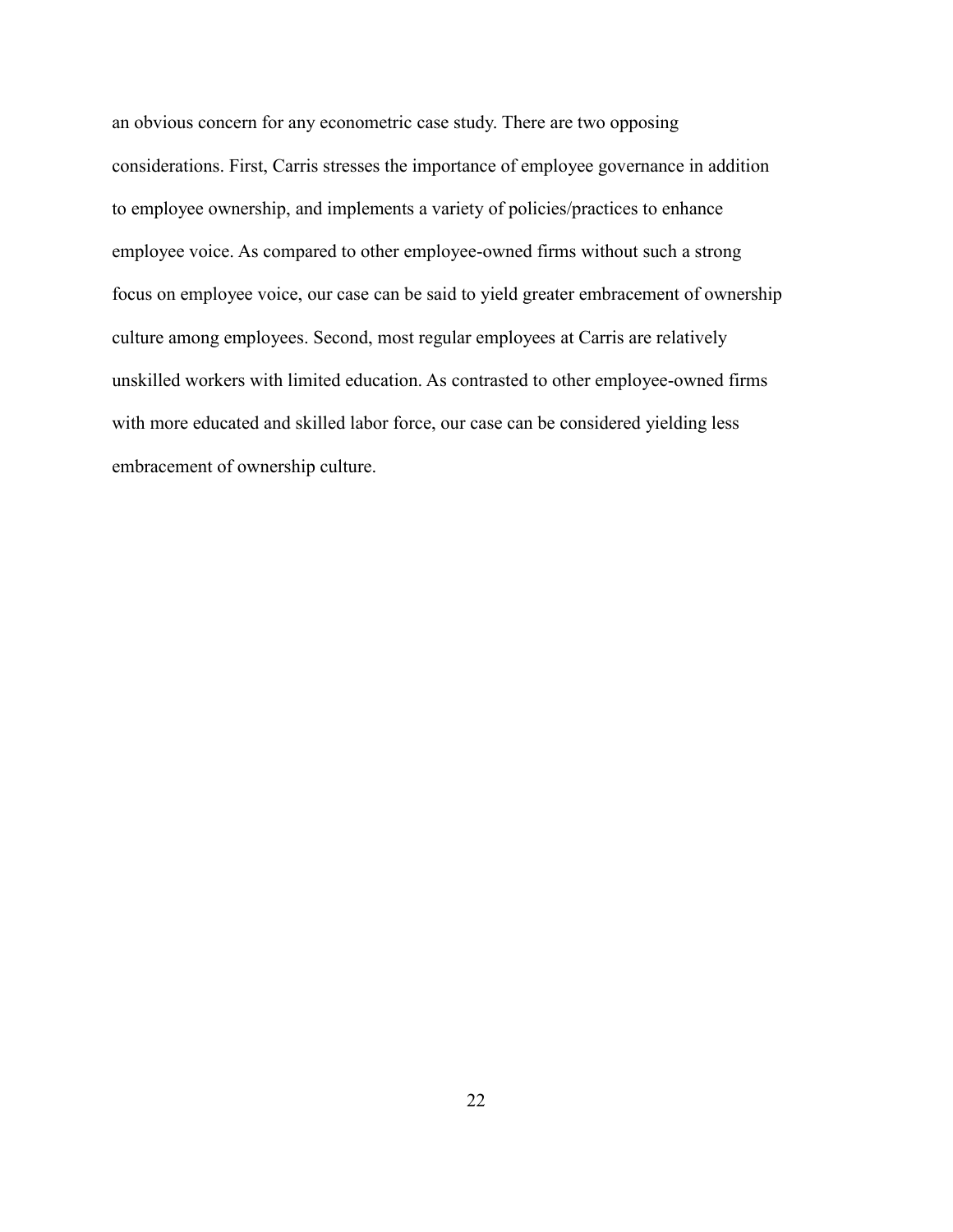#### References

- **Appelbaum, Eileen; Thomas Bailey; Peter Berg and Kalleberg, Arne L.** *Manufacturing Advantage: Why High-Performance Work Systems Pay Off*. Ithaca and London: Cornell University Press, ILR Press, 2000.
- **Bloom, Nicholas and Reenen, John Van.** "Human Resource Management and Productivity," O. Ashenfelter and D. Card, *Handbook of Labor Economics.*  Elsevier, 2011, 1697 - 767.
- **Boning, Brent; Ichniowski, Casey and Shaw, Kathryn.** "Opportunity Counts: Teams and the Effectiveness of Production Incentives." *Journal of Labor Economics*, 2007, *25*(4), pp. 613-50.
- **Burgess, Simon; Propper, Carol; Ratto, Marisa; von Hinke, Stephanie; Scholder, Kessler and Tominey, Emma.** "Smarter Task Assignment or Greater Effort: The Impact of Incentives on Team Performance." *Economic Journal*, 2010, *120*(547), pp. 968-89.
- **Hamilton, Barton H.; Nickerson, Jack A. and Owan, Hideo.** "Team Incentives and Worker Heterogeneity: An Empirical Analysis of the Impact of Teams on Productivity and Participation." *Journal of Political Economy*, 2003, *111*(3), pp. 465-98.
- **Ichniowski, Casey; Shaw, Kathryn and Prennushi, Giovanna.** "The Effects of Human Resource Management Practices on Productivity: A Study of Steel Finishing Lines." *American Economic Review*, 1997, *87*(3), pp. 291-313.
- **Jones, D. C. and Kato, T.** "The Productivity Effects of Employee Stock-Ownership Plans and Bonuses - Evidence from Japanese Panel-Data." *American Economic Review*, 1995, *85*(3), pp. 391-414.
- **Kato, T. and Morishima, M.** "The Productivity Effects of Participatory Employment Practices: Evidence from New Japanese Panel Data." *Industrial Relations*, 2002, *41*(4), pp. 487-520.
- **Kato, Takao.** "High-Involvement Work Systems in Japan, the United States, and Korea: Evidence from Field Research," J. Ortega, *Advances in the Economic Analysis of Participatory and Labor-Managed Firms,Volume 15 - International Perspectives on Participation* Bingley, U.K.: Emerald, 2014, 95-119.
- **Kochan, Thomas and Osterman, Paul.** *Mutual Gains Enterprise: Forging a Winning Partnership among Labor, Management, and Government (Hardcover)*. Harvard Business School Press, 1994.
- **Kruse, Douglas L.** *Profit Sharing: Does It Make a Difference?* Kalamazoo, Michigan: W.E. Upjohn Institute for Employment Research, 1993.
- **Niessen, Cornelia; Swarowsky, Christine and Leiz, Markus.** "Age and Adaptation to Changes in the Workplace." *Journal of Managerial Psychology*, 2010, *25*, pp. 356-83.
- **Rokeach, Milton.** *The Nature of Human Values*. New York: The Free Press, 1973.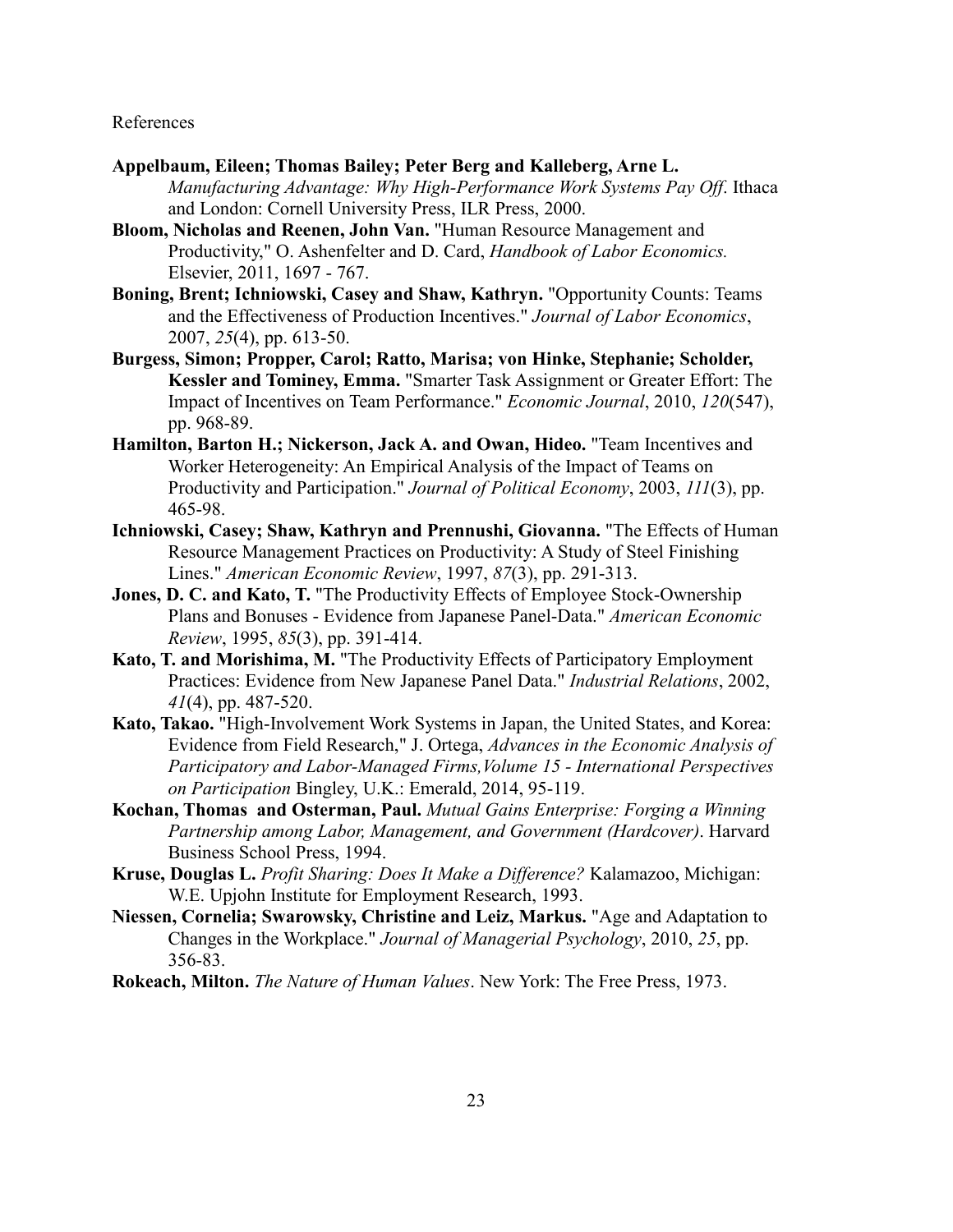Table 1 Summary Statistics

|                                   | (1)   |       | (3)   | $\left(4\right)$ | (5) |
|-----------------------------------|-------|-------|-------|------------------|-----|
| <b>VARIABLES</b>                  | N     | mean  | sd    | min              | max |
|                                   |       |       |       |                  |     |
| New Entrants $_{it}$              | 2,803 | 0.259 | 0.438 | $\theta$         |     |
| Profit-orientation <sub>it</sub>  | 1,437 | 3.999 | 0.944 |                  | 5   |
| Satisfied with $PSP_{it}$         | 950   | 3.935 | 0.934 |                  | 5   |
| Fair supervisor $_{it}$           | 950   | 3.092 | 1.284 |                  | 5   |
| Satisfied with management $_{it}$ | 951   | 3.682 | 0.973 |                  | 5   |
| $H$ elpful <sub>it</sub>          | 1,297 | 10.25 | 4.626 |                  | 18  |
| Leave for pay <sub>it</sub>       | 940   | 2.774 | 1.250 |                  | 5   |
| Good match <sub>it</sub>          | 951   | 3.937 | 0.859 |                  | 5   |

Sources: Carris Company Employee Survey, 1996, 1998 and 2007 and Internal Personnel Data Note: Robust standard errors in parentheses. Standard errors are clustered at the individual worker level.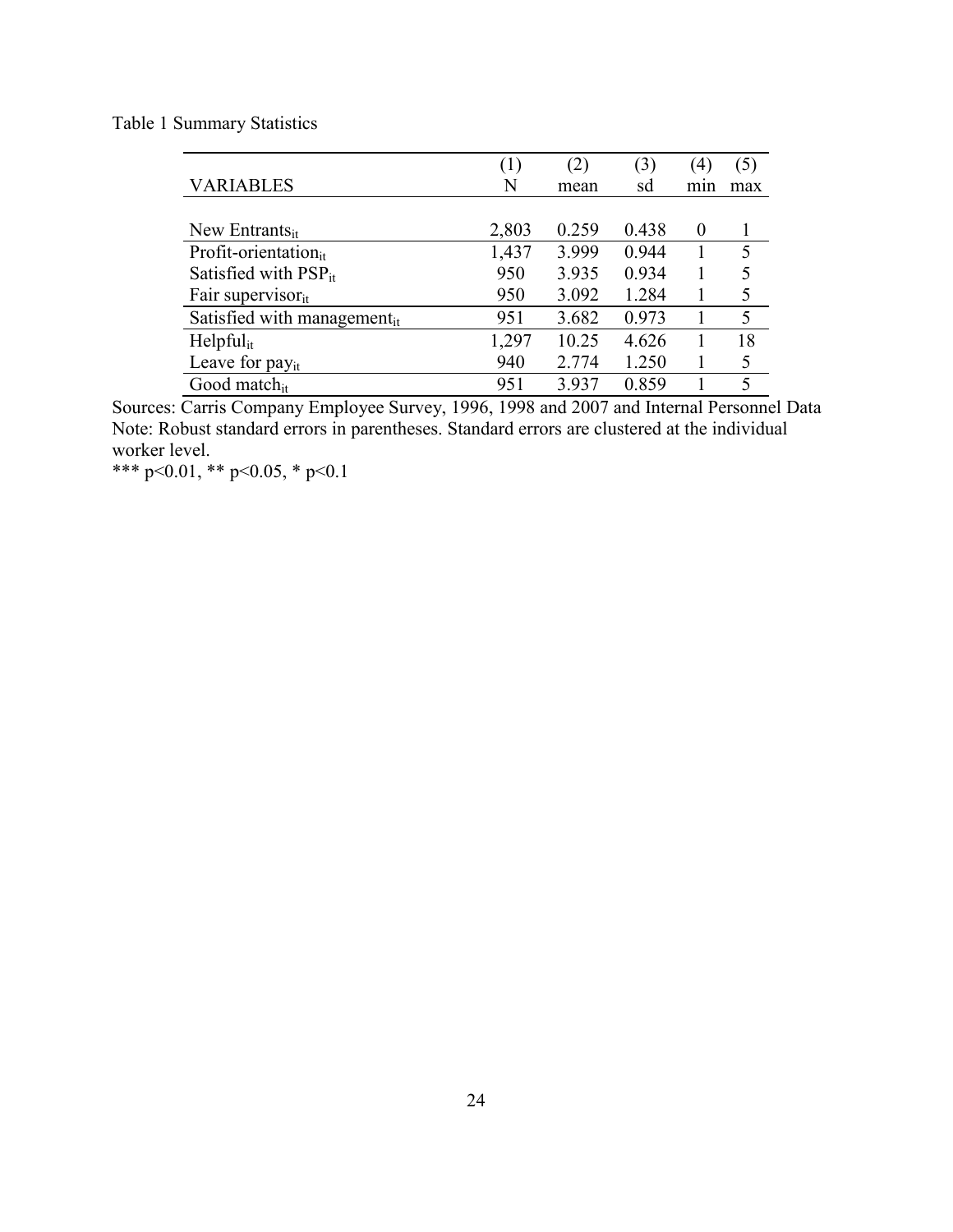### **Table 2 Changes in Profit-Orientation from 1996**

|                    | (1)        | (2)                  | (3)        | (4)                  |
|--------------------|------------|----------------------|------------|----------------------|
| <b>VARIABLES</b>   | <b>OLS</b> | <b>Fixed Effects</b> | <b>OLS</b> | <b>Fixed Effects</b> |
|                    |            |                      |            |                      |
| y1998              | $-0.129**$ | $-0.158**$           | $-0.146**$ | $-0.199***$          |
|                    | (0.0529)   | (0.0698)             | (0.0619)   | (0.0767)             |
| y2007              | $-0.0637$  | $-0.232**$           | $-0.121$   | $-0.279**$           |
|                    | (0.0679)   | (0.103)              | (0.0752)   | (0.110)              |
| new entrant        |            |                      | $-0.126$   | $-0.298$             |
|                    |            |                      | (0.109)    | (0.194)              |
| new entrant*y1998  |            |                      | 0.111      | 0.334                |
|                    |            |                      | (0.133)    | (0.286)              |
| new entrant*y2007  |            |                      | $0.328*$   | $0.611*$             |
|                    |            |                      | (0.169)    | (0.344)              |
| Constant           | $4.071***$ | 4.118***             | 4.097***   | $4.152***$           |
|                    | (0.0422)   | (0.0448)             | (0.0465)   | (0.0714)             |
| Observations       | 1,438      | 1,438                | 1,436      | 1,436                |
| R-squared          | 0.004      | 0.019                | 0.006      | 0.027                |
| Number of idnumber |            | 1,060                |            | 1,058                |
| Worker FE          |            | <b>YES</b>           |            | <b>YES</b>           |

Agree/disagree (1=strongly disagree to 5=strongly agree) on the statement "Profit is the key measurement as to how well our company is doing"

Sources: Carris Company Employee Survey, 1996, 1998 and 2007 and Internal Personnel Data Note: Robust standard errors in parentheses. Standard errors are clustered at the individual worker level.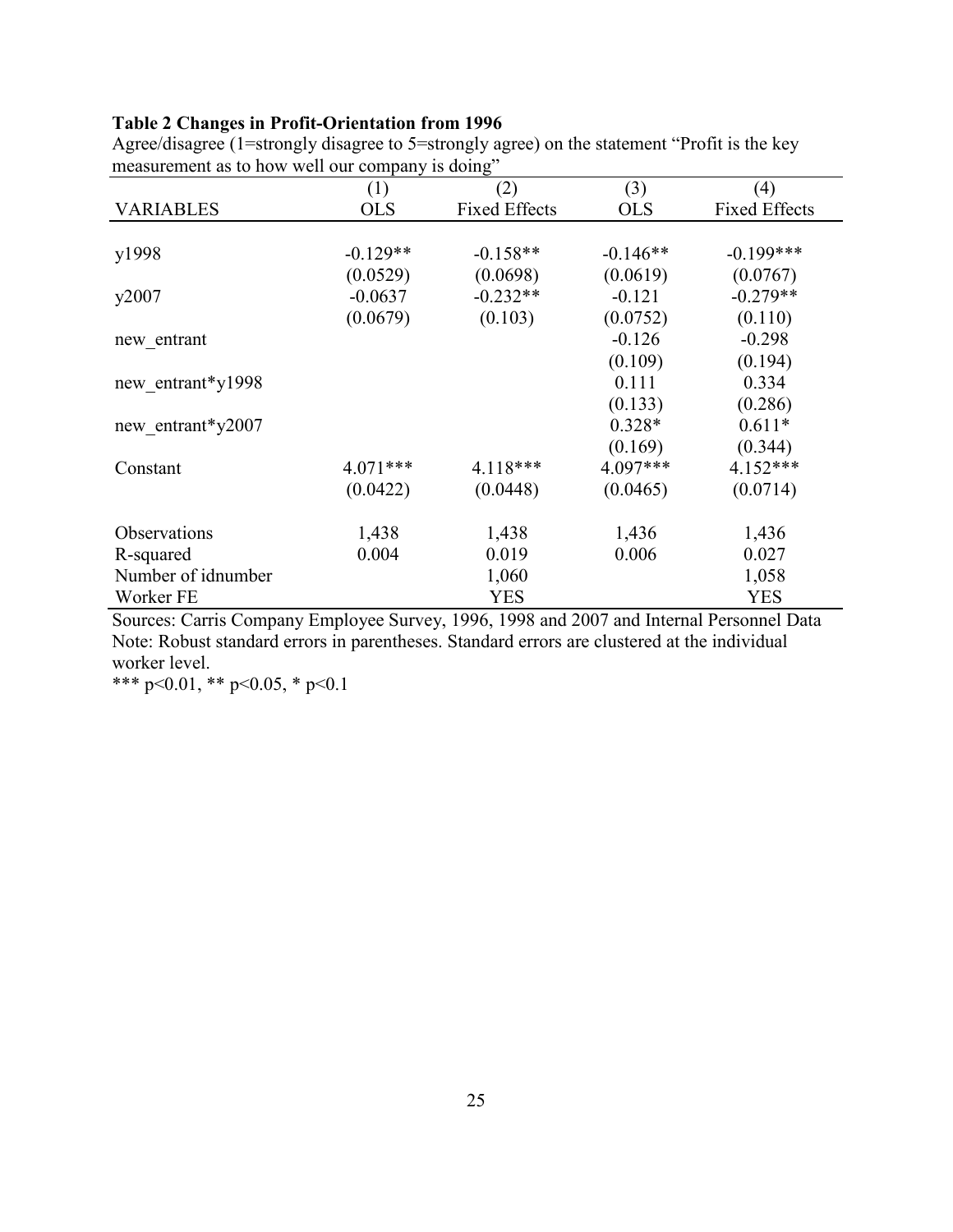|                    | (1)        | (2)                  | (3)         | (4)                  |
|--------------------|------------|----------------------|-------------|----------------------|
| <b>VARIABLES</b>   | <b>OLS</b> | <b>Fixed Effects</b> | <b>OLS</b>  | <b>Fixed Effects</b> |
|                    |            |                      |             |                      |
| y2007              | $0.315***$ | 0.136                | $0.229***$  | 0.0447               |
|                    | (0.0588)   | (0.0848)             | (0.0703)    | (0.0990)             |
| new entrant        |            |                      | $-0.211***$ | $-0.271$             |
|                    |            |                      | (0.0768)    | (0.213)              |
| new entrant*y2007  |            |                      | 0.221       | $0.652***$           |
|                    |            |                      | (0.138)     | (0.251)              |
| Constant           | $3.836***$ | $3.892***$           | $3.920***$  | 3.978***             |
|                    | (0.0380)   | (0.0267)             | (0.0499)    | (0.0880)             |
| Observations       | 950        | 950                  | 948         | 948                  |
| R-squared          | 0.025      | 0.022                | 0.033       | 0.064                |
| Number of idnumber |            | 844                  |             | 842                  |
| Worker FE          |            | <b>YES</b>           |             | <b>YES</b>           |

|           | Table 3 Changes in Satisfaction with Profit Sharing (1=very dissatisfied to 5=very satisfied) |  |
|-----------|-----------------------------------------------------------------------------------------------|--|
| from 1998 |                                                                                               |  |

Sources: Carris Company Employee Survey, 1996, 1998 and 2007 and Internal Personnel Data Note: Robust standard errors in parentheses. Standard errors are clustered at the individual worker level.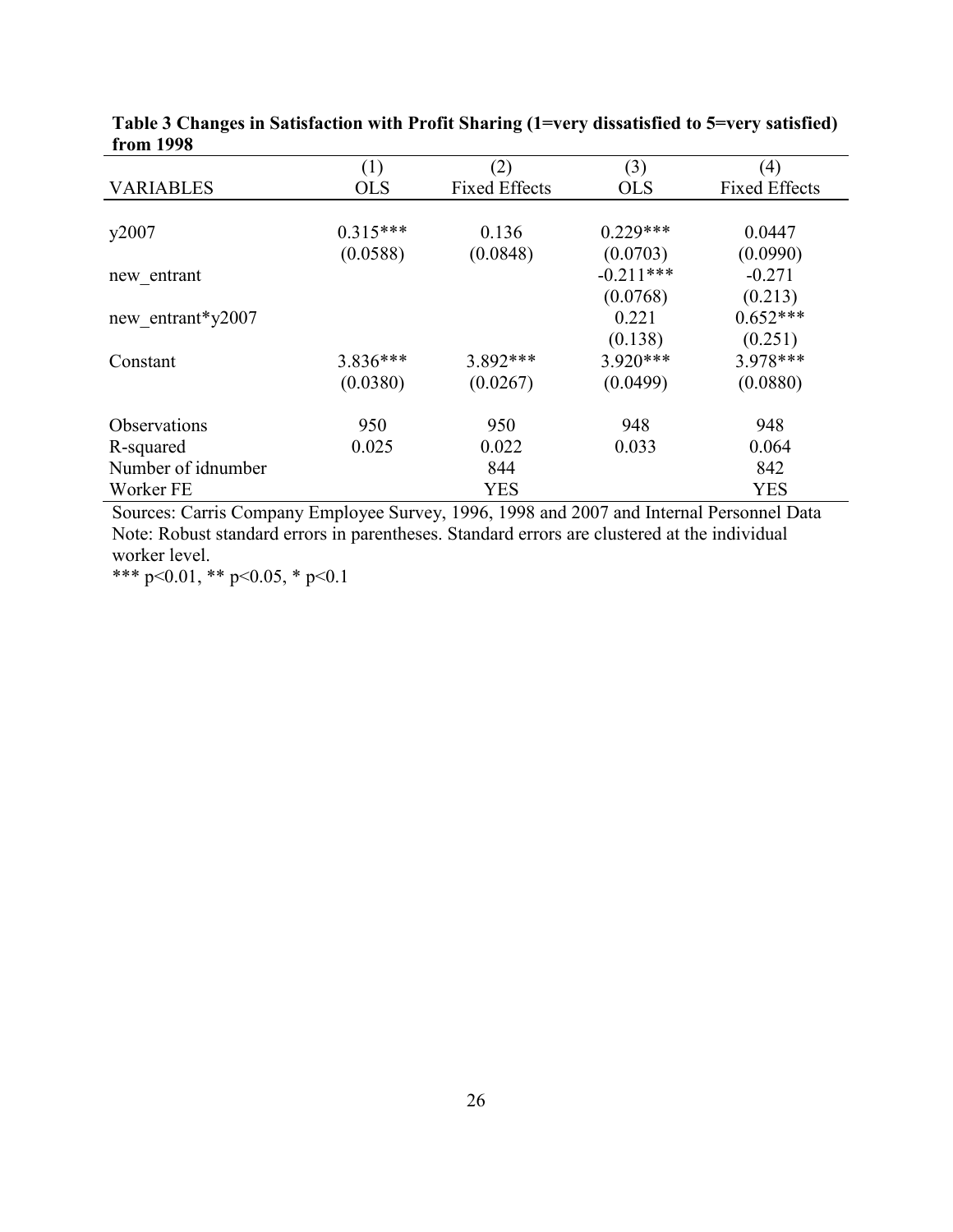## **Table 4 Changes in Fair Supervisors from 1998**

Agree/disagree (1=strongly disagree to 5=strongly agree) on the statement "I think supervisors treat everyone fairly at this site"

|                     | (1)        | (2)                  | (3)        | (4)                  |
|---------------------|------------|----------------------|------------|----------------------|
| <b>VARIABLES</b>    | <b>OLS</b> | <b>Fixed Effects</b> | <b>OLS</b> | <b>Fixed Effects</b> |
|                     |            |                      |            |                      |
| y2007               | 0.0284     | 0.117                | 0.110      | 0.0730               |
|                     | (0.0875)   | (0.129)              | (0.101)    | (0.151)              |
| new entrant         |            |                      | $0.230**$  | 0.291                |
|                     |            |                      | (0.102)    | (0.330)              |
| new entrant*y2007   |            |                      | $-0.151$   | $0.798*$             |
|                     |            |                      | (0.230)    | (0.420)              |
| Constant            | $3.083***$ | $3.055***$           | $2.990***$ | $2.936***$           |
|                     | (0.0501)   | (0.0404)             | (0.0648)   | (0.140)              |
| <b>Observations</b> | 950        | 950                  | 948        | 948                  |
| R-squared           | 0.000      | 0.008                | 0.006      | 0.051                |
| Number of idnumber  |            | 844                  |            | 842                  |
| Worker FE           |            | <b>YES</b>           |            | <b>YES</b>           |

Sources: Carris Company Employee Survey, 1998 and 2007 and Internal Personnel Data Note: Robust standard errors in parentheses. Standard errors are clustered at the individual worker level.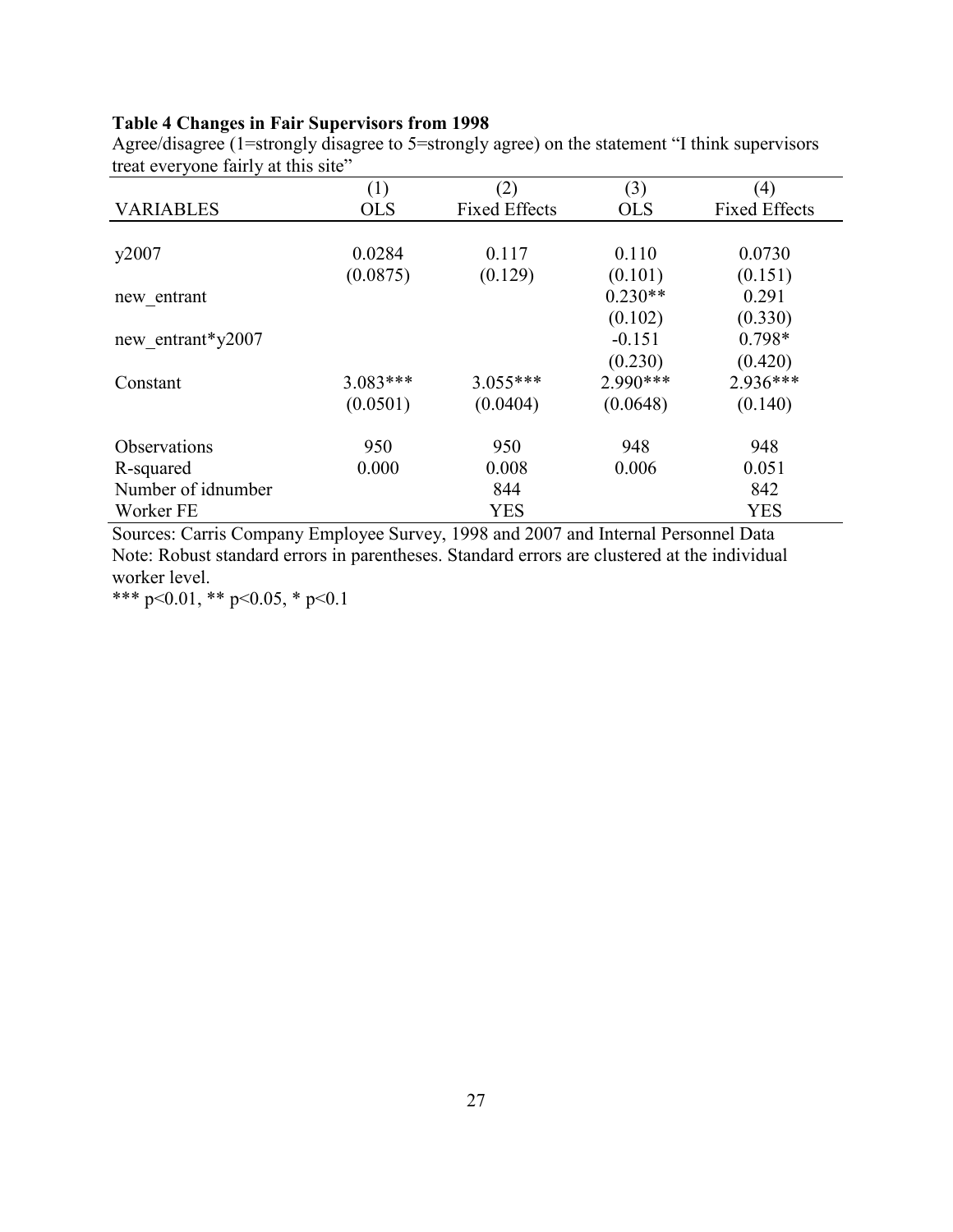|                     | (1)        | (2)                  | (3)        | (4)                  |
|---------------------|------------|----------------------|------------|----------------------|
| <b>VARIABLES</b>    | <b>OLS</b> | <b>Fixed Effects</b> | <b>OLS</b> | <b>Fixed Effects</b> |
|                     |            |                      |            |                      |
| y2007               | $-0.0523$  | $-0.0381$            | $-0.0192$  | $-0.109$             |
|                     | (0.0694)   | (0.102)              | (0.0778)   | (0.117)              |
| new entrant         |            |                      | 0.0486     | $-0.319$             |
|                     |            |                      | (0.0739)   | (0.276)              |
| new entrant*y2007   |            |                      | $-0.130$   | 0.367                |
|                     |            |                      | (0.207)    | (0.250)              |
| Constant            | $3.699***$ | $3.694***$           | $3.678***$ | 3.804***             |
|                     | (0.0365)   | (0.0321)             | (0.0485)   | (0.105)              |
| <b>Observations</b> | 951        | 951                  | 949        | 949                  |
| R-squared           | 0.001      | 0.001                | 0.001      | 0.018                |
| Number of idnumber  |            | 843                  |            | 841                  |
| Worker FE           |            | <b>YES</b>           |            | <b>YES</b>           |

Table 5 Changes in Satisfaction with Plan/Production Manager (1=very dissatisfied to 5=very satisfied) from 1998

Sources: Carris Company Employee Survey, 1998 and 2007 and Internal Personnel Data Note: Robust standard errors in parentheses. Standard errors are clustered at the individual worker level.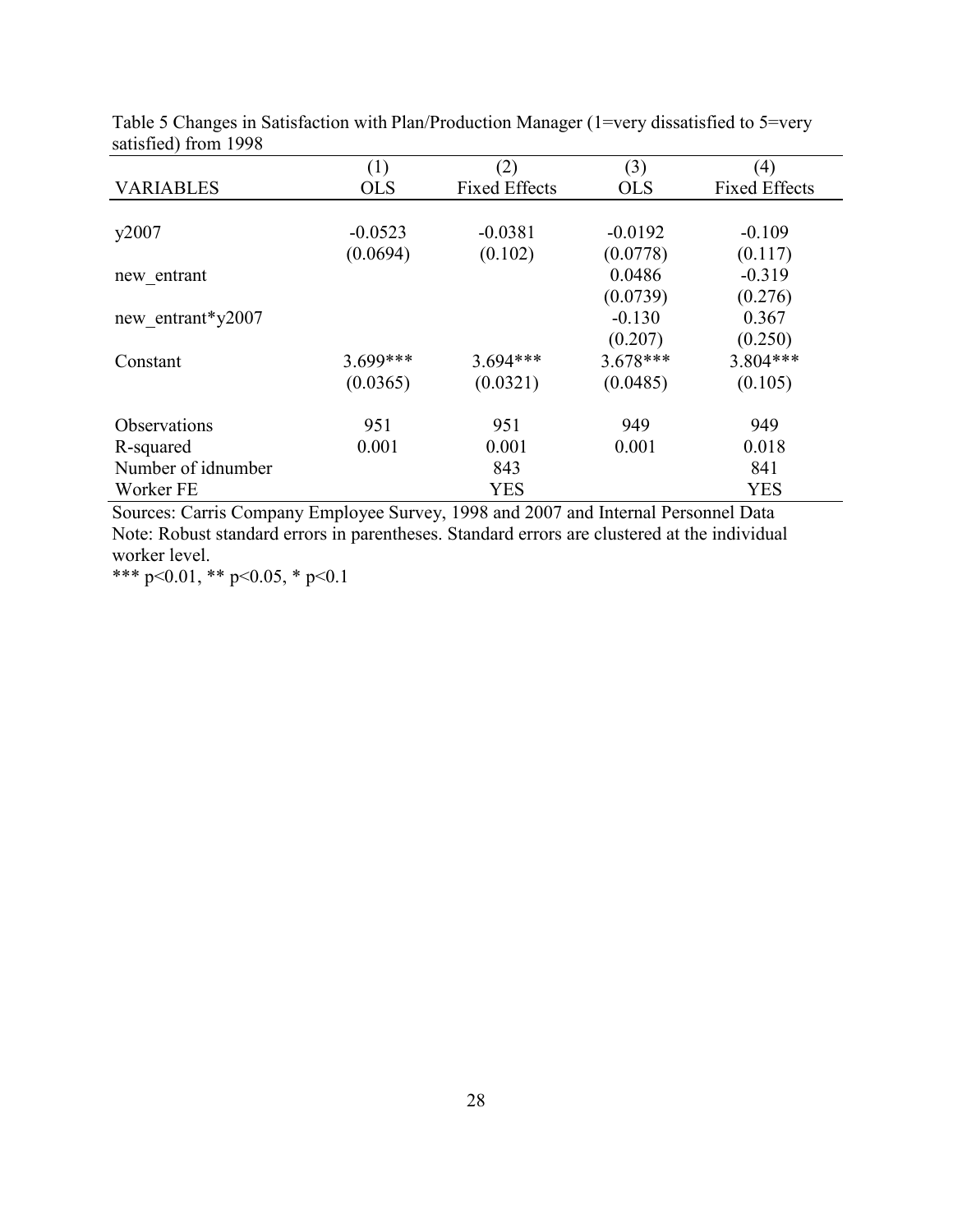|                    | (1)        | (2)                  | (3)        | (4)                  |
|--------------------|------------|----------------------|------------|----------------------|
| <b>VARIABLES</b>   | <b>OLS</b> | <b>Fixed Effects</b> | <b>OLS</b> | <b>Fixed Effects</b> |
|                    |            |                      |            |                      |
| y1998              | 0.132      | 0.495                | 0.358      | 0.610                |
|                    | (0.280)    | (0.377)              | (0.324)    | (0.403)              |
| y2007              | 0.405      | $1.070**$            | 0.391      | $0.996*$             |
|                    | (0.349)    | (0.541)              | (0.380)    | (0.573)              |
| new entrant        |            |                      | 0.802      | 0.734                |
|                    |            |                      | (0.543)    | (1.074)              |
| new_entrant*y1998  |            |                      | $-0.991$   | 0.668                |
|                    |            |                      | (0.669)    | (1.890)              |
| new entrant*y2007  |            |                      | 0.374      | $5.653***$           |
|                    |            |                      | (0.964)    | (1.885)              |
| Constant           | $10.11***$ | 9.804***             | 9.945***   | $9.251***$           |
|                    | (0.214)    | (0.237)              | (0.237)    | (0.457)              |
| Observations       | 1,298      | 1,298                | 1,297      | 1,297                |
| R-squared          | 0.001      | 0.012                | 0.004      | 0.033                |
| Number of idnumber |            | 965                  |            | 964                  |
| Worker FE          |            | YES                  |            | <b>YES</b>           |

Table 6 Changes in the Importance of HELPFUL (working for the welfare of others) in the Rokeach Value Survey (1=least important to 18=most important) from 1996

Sources: Carris Company Employee Survey, 1996, 1998 and 2007 and Internal Personnel Data Note: Robust standard errors in parentheses. Standard errors are clustered at the individual worker level.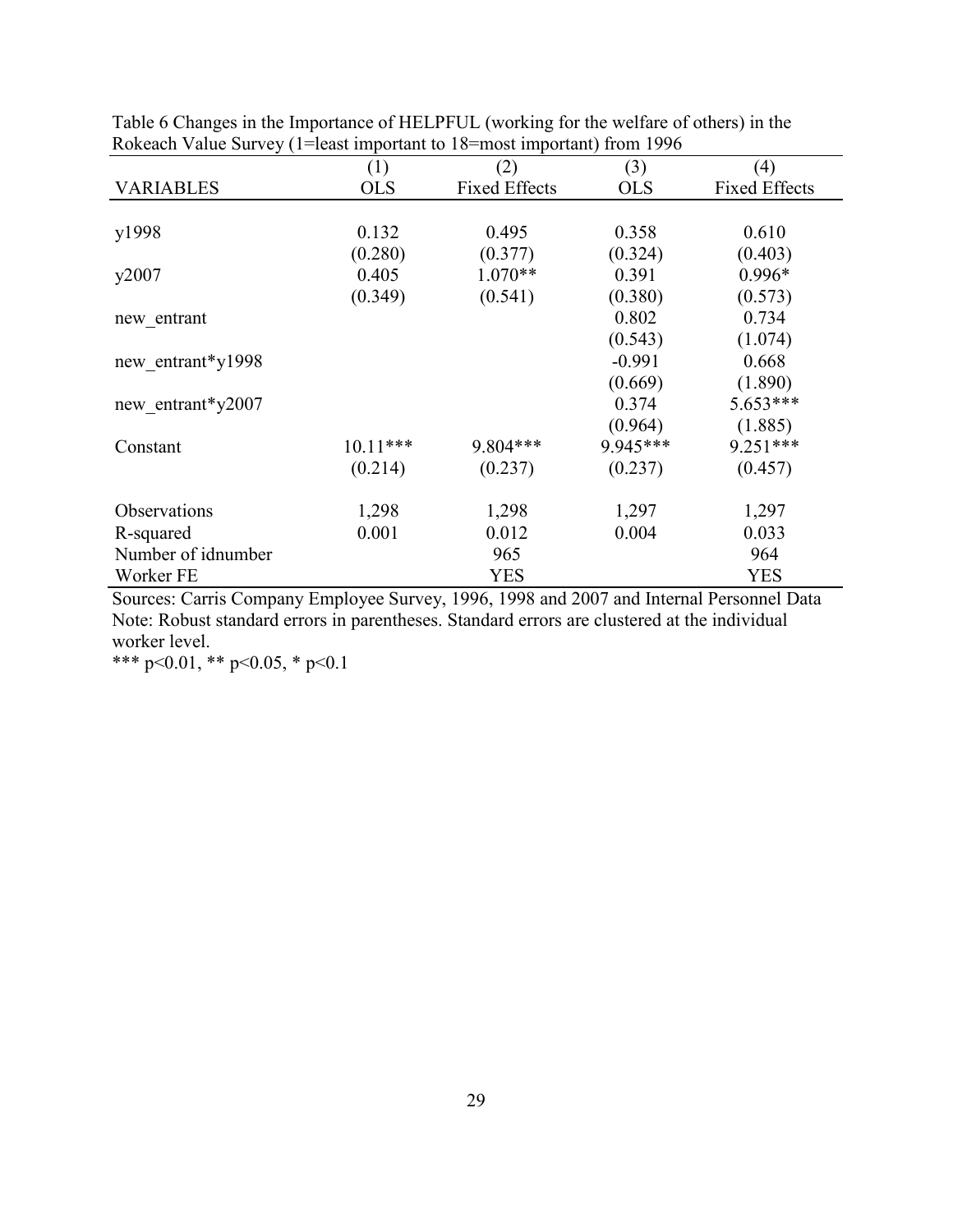## **Table 7 Changes in Commitment from 1998**

|                    | (1)        | (2)                  | (3)        | (4)                  |
|--------------------|------------|----------------------|------------|----------------------|
|                    |            |                      |            |                      |
| <b>VARIABLES</b>   | <b>OLS</b> | <b>Fixed Effects</b> | <b>OLS</b> | <b>Fixed Effects</b> |
|                    |            |                      |            |                      |
| y2007              | $-0.110$   | 0.0309               | $-0.0517$  | 0.0887               |
|                    | (0.0855)   | (0.142)              | (0.0986)   | (0.148)              |
| new entrant        |            |                      | $0.200**$  | $-0.0921$            |
|                    |            |                      | (0.100)    | (0.521)              |
| new entrant*y2007  |            |                      | $-0.0581$  | $-0.827$             |
|                    |            |                      | (0.220)    | (0.521)              |
| Constant           | 2.808***   | $2.765***$           | $2.728***$ | 2.817***             |
|                    | (0.0492)   | (0.0435)             | (0.0638)   | (0.185)              |
| Observations       | 940        | 940                  | 938        | 938                  |
| R-squared          | 0.002      | 0.000                | 0.006      | 0.027                |
| Number of idnumber |            | 840                  |            | 838                  |
| Worker FE          |            | <b>YES</b>           |            | <b>YES</b>           |

Agree/disagree (1=strongly disagree to 5=strongly agree) on the statement "I am looking for another job which will pay more money"

Sources: Carris Company Employee Survey,1998 and 2007 and Internal Personnel Data Note: Robust standard errors in parentheses. Standard errors are clustered at the individual worker level.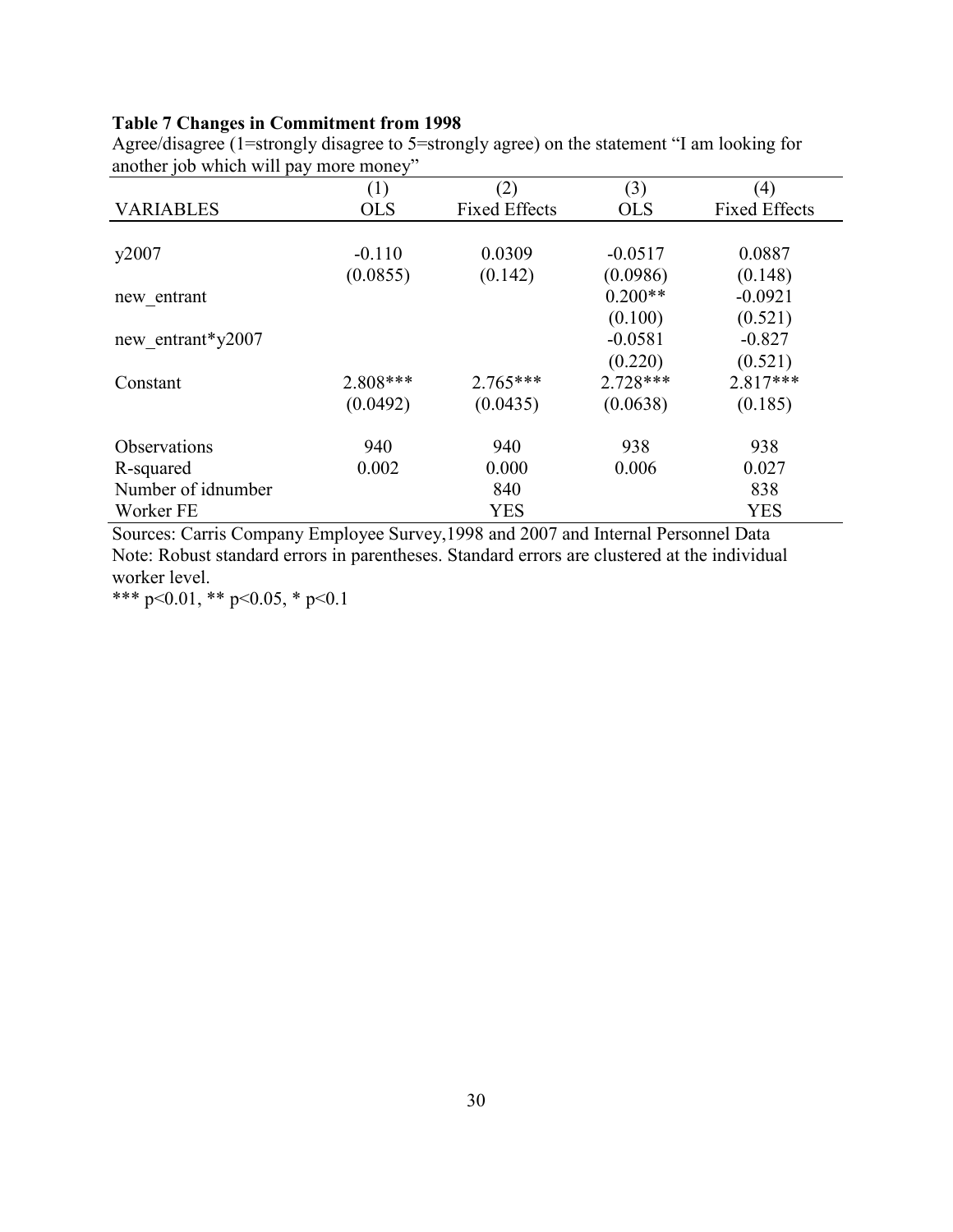## **Table 8 Changes in Match from 1998**

Agree/disagree (1=strongly disagree to 5=strongly agree) on the statement "I think I fit in well here"

|                     | (1)        | (2)                  | (3)        | (4)                  |
|---------------------|------------|----------------------|------------|----------------------|
| <b>VARIABLES</b>    | <b>OLS</b> | <b>Fixed Effects</b> | <b>OLS</b> | <b>Fixed Effects</b> |
|                     |            |                      |            |                      |
| y2007               | 0.0620     | $-0.0198$            | 0.0845     | $-0.0846$            |
|                     | (0.0582)   | (0.0864)             | (0.0672)   | (0.0977)             |
| new entrant         |            |                      | 0.0208     | 0.0168               |
|                     |            |                      | (0.0697)   | (0.211)              |
| new entrant*y2007   |            |                      | $-0.102$   | $0.749***$           |
|                     |            |                      | (0.157)    | (0.251)              |
| Constant            | 3.918***   | $3.943***$           | $3.907***$ | $3.921***$           |
|                     | (0.0339)   | (0.0268)             | (0.0435)   | (0.0820)             |
| <b>Observations</b> | 951        | 951                  | 949        | 949                  |
| R-squared           | 0.001      | 0.000                | 0.002      | 0.054                |
| Number of idnumber  |            | 847                  |            | 845                  |
| Worker FE           |            | <b>YES</b>           |            | <b>YES</b>           |

Sources: Carris Company Employee Survey, 1998 and 2007 and Internal Personnel Data Note: Robust standard errors in parentheses. Standard errors are clustered at the individual worker level.